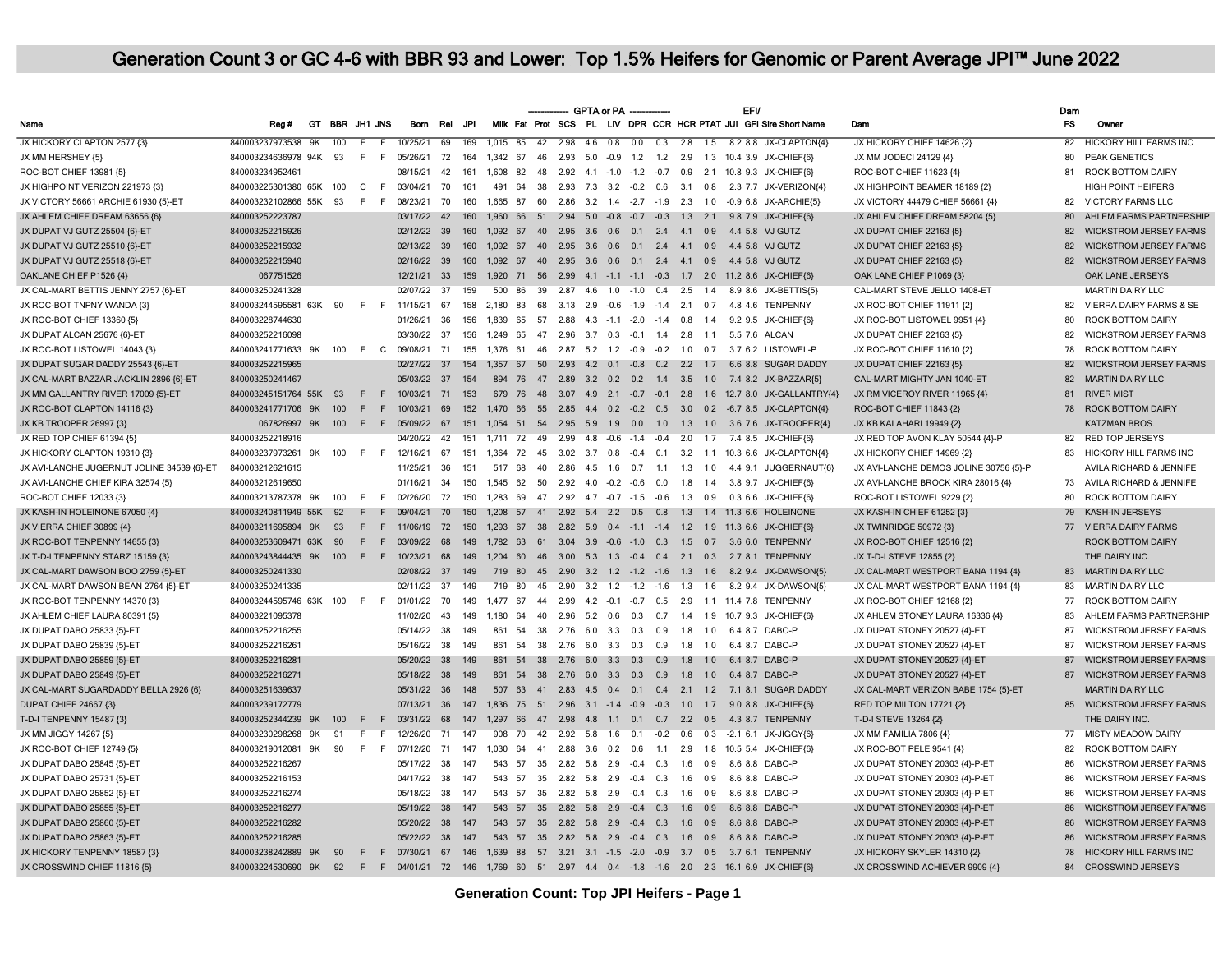|                                                            |                         |    |                |         |     |               |                 |            |                                             |          |                         |     | GPTA or PA -   |     |                                          |     |           | <b>EFV</b>                               |                                                                                 |                                           | Dam       |                                    |
|------------------------------------------------------------|-------------------------|----|----------------|---------|-----|---------------|-----------------|------------|---------------------------------------------|----------|-------------------------|-----|----------------|-----|------------------------------------------|-----|-----------|------------------------------------------|---------------------------------------------------------------------------------|-------------------------------------------|-----------|------------------------------------|
| Name                                                       | Reg#                    |    | GT BBR JH1 JNS |         |     | Bom           | Rel             | <b>JPI</b> |                                             |          |                         |     |                |     |                                          |     |           |                                          | Milk Fat Prot SCS PL LIV DPR CCR HCR PTAT JUI GFI Sire Short Name               | Dam                                       | <b>FS</b> | Owner                              |
| JX AHLEM HOOPTIE WYN 63586 {5}                             | 840003252223717         |    |                |         |     | 03/11/22      | $\overline{37}$ | 146        | $1.004$ 67                                  |          |                         |     |                |     | 46 2.85 3.8 1.1 -0.9 -1.1 -0.2 1.4       |     |           |                                          | 8.8 8.4 JX-HOOPTIE-P{4}                                                         | AHLEM CHIEF WYN 58292                     |           | <b>AHLEM FARMS JERSEYS</b>         |
| JX MM CHIEF 15180 {3}                                      | 840003234636473 9K      |    | 100            | - F     | F   | 03/26/21      | - 73            | 146        | 1.077 72                                    | - 38     |                         |     |                |     |                                          |     |           |                                          | 2.94 5.2 -0.7 -0.9 -0.2 1.9 1.4 6.9 8.2 JX-CHIEF{6}                             | JX MM STONEY 24980 {2}                    | 79        | <b>MISTY MEADOW DAIRY</b>          |
| JX T-D-I CHIEF 14480 {3}                                   | 840003233732054         | 9K | 93             | F       | E   | 03/03/21      | 71              | 146        | 1.257                                       | 55<br>37 | 2.90                    |     | $5.3\quad 0.3$ |     | $-0.4$ 0.4 1.8                           |     |           |                                          | 1.8 11.3 6.1 JX-CHIEF{6}                                                        | JX T-D-I DISCO 10568 {2}                  | 81        | THE DAIRY INC.                     |
| JX ROC-BOT CHIEF 12627 {3}                                 | 840003219011959 9K      |    | 100            | F       | - F | 06/25/20      | 72              | 146        | 1.399 61                                    |          |                         |     |                |     | 32  2.95  3.8  0.6  1.8  3.2  2.9        |     | 1.2       |                                          | 5.4 5.8 JX-CHIEF(6)                                                             | JX ROC-BOT DILLAN 8837 {2}                | 78        | <b>ROCK BOTTOM DAIRY</b>           |
| JX BLUE MIST STONEY TEXAN {4}                              | 174679893               |    |                |         |     | 02/14/22      | 42              | 146        | 627                                         |          |                         |     |                |     |                                          |     |           |                                          | 69 31 2.92 4.8 1.0 0.5 1.1 2.0 1.3 8.3 7.2 JX-STONEY(3)                         | BLUE MIST CHIEF TEXAN {6}                 | 82        | GOMES JERSEY DAIRY, LLC            |
| JX CAL-MART STONEY WASHU 2751 {4}-ET                       | 840003250241322         |    |                |         |     | 02/04/22 43   |                 | 146        |                                             |          |                         |     |                |     |                                          |     |           |                                          | 127 79 27 2.93 5.1 1.7 -0.1 0.4 2.2 1.2 8.6 9.1 JX-STONEY{3}                    | CAL-MART STEVE WHISTLE 1438-ET            | 82        | <b>MARTIN DAIRY LLC</b>            |
| JX AVI-LANCHE GALANTRY TRIXIE 33219 (5)                    | 840003212620295 94K 93  |    |                | $F$ $F$ |     | 04/18/21 72   |                 | 145        | 994                                         | 73       |                         |     |                |     |                                          |     |           |                                          | 48 3.12 4.0 0.5 -0.9 -0.7 0.8 1.6 14.1 7.6 JX-GALLANTRY(4)                      | JX AVI-LANCHE STEPH TRIXIE 26454 {4}      | 76        | AVILA RICHARD & JENNIFE            |
| JX SR SUAVECITO ADVERT {6}                                 | 174723930               |    |                |         |     | 10/03/21      | 29              | 145        | 971                                         | 70       |                         |     |                |     |                                          |     |           | 46 2.84 3.7 -0.5 0.0 0.6 0.9 1.2 5.4 9.3 | <b>SUAVECITO</b>                                                                | JX SR CHIEF ADVERB {5}                    | 85        | SPRUCE ROW FARM, INC.              |
| JX VIERRA CIRCLE 34546 {3}                                 | 840003244646980 9K 100  |    |                |         |     | F F 12/13/21  | 68              | 145        |                                             |          |                         |     |                |     |                                          |     |           |                                          | 1.278 78 42 2.88 4.3 -0.1 -1.4 -1.0 2.2 1.5 8.2 7.6 JX-CIRCLE(5)                | VIERRA SKYLER 30966 {2}                   | 82        | <b>VIERRA DAIRY FARMS</b>          |
| JX RED TOP CLAPTON 60132 {5}                               | 840003244444616         |    |                |         |     | 11/20/21      | 29              | 145        | 850                                         |          |                         |     |                |     | 75 39 2.89 3.8 1.3 0.0 0.2 2.0 0.4       |     |           |                                          | 0.4 8.8 JX-CLAPTON{4}                                                           | JX RED TOP STONEY 52883 {4}               | 80        | <b>RED TOP JERSEYS</b>             |
| JX ROC-BOT CHIEF 13019 (3)                                 | 840003220341713 9K      |    | 100            | F       | - F | 09/14/20      | 71              | 145        | 758 67                                      |          |                         |     |                |     |                                          |     |           |                                          | 33  2.88  4.1  -1.0  -0.9  -0.3  2.2  1.8  16.2  6.1  JX-CHIEF(6)               | JX ROC-BOT DANESTAR 10744 (2)             |           | 82 ROCK BOTTOM DAIRY               |
| JX SANDCREEKS GALLANTRY 14960 {5}                          | 840003243273406 55K 92  |    |                | - F     | - F | 02/06/22      | 69              | 144        | 1,572 61                                    |          |                         |     |                |     | 54 3.06 5.1 1.6 -0.4 0.5 2.2 1.1         |     |           |                                          | 4.4 7.2 JX-GALLANTRY{4}                                                         | SANDCREEKS JIGGY 12903                    |           | SAND CREEK DAIRY LLC               |
| KASH-IN SPIRAL 68934 {4}                                   | 840003251552065         |    |                |         |     | 05/15/22 37   |                 | 144        | 1.723 66 53 2.87 4.1 -0.7 -1.9 -1.2 1.7 1.8 |          |                         |     |                |     |                                          |     |           |                                          | 9.7 8.5 SPIRAL                                                                  | KASH-IN CHIEF 63388 {3}                   |           | <b>KASH-IN JERSEYS</b>             |
| JX KASH-IN JIGGY 68621 {3}                                 | 840003251551752         |    |                |         |     | 04/02/22 40   |                 | 144        | 1,545 65 51 2.86 4.1 -0.1 -0.1 0.3 1.5 1.0  |          |                         |     |                |     |                                          |     |           |                                          | 2.6 6.1 JX-JIGGY{6}                                                             | JX KASH-IN CHIEF 63479 {2}                |           | KASH-IN JERSEYS                    |
| JX ABS 9051 GREENLIGHT {5}                                 | 840003229065894 94K     |    | 91             | F       | F   | 02/06/21      | 70              | 144        | 973                                         | 64       |                         |     |                |     | 44 3.19 4.7 1.2 0.3 0.3 2.2              |     | 1.8       |                                          | 18.7 6.4 JX-GALLANTRY(4)                                                        | JX PINE-TREE ABS 4509 CHARM {4}-ET        | 81        | <b>ENDRES JAZZY JERSEYS</b>        |
| JX DIAMOND J JERSEY CHIEF 2734 {3}                         | 840003219053794 58K     |    | 100            | E       | F.  | 06/04/20      | 73              | 144        | 1,578 70                                    |          |                         |     |                |     | 43  2.89  4.6  -0.4  -0.9  0.3  2.8  1.6 |     |           |                                          | 6.6 7.6 JX-CHIEF{6}                                                             | JX DIAMOND J MULLER 1458 {2}              | 84        | <b>DIAMOND J DAIRY</b>             |
| JX KASH-IN CIRCLE 67458 {3}                                | 840003240812357 55K     |    | 100            | F       | F   | 11/12/21      | 70              | 144        | 1.009                                       | 67       | 43 2.92 3.7 1.3 0.9     |     |                |     |                                          |     |           |                                          | 1.0 2.7 0.4 -0.7 8.6 JX-CIRCLE{5}                                               | KASH-IN DEMOS 62129 {2}                   | 78        | KASH-IN JERSEYS                    |
| FOUR J WESTPORT 20621 (3)                                  | 840003220069983 65K 100 |    |                | F.      |     | F 08/16/20    | 74              | 144        |                                             |          |                         |     |                |     |                                          |     |           |                                          | 1.027 62 40 2.79 4.7 1.2 -0.5 -0.9 0.2 1.1 5.7 8.3 JX-WESTPORT(5)               | FOUR J MERLIN 21956 {2}                   | 83        | <b>FOUR J JERSEYS</b>              |
| JX AVI-LANCHE TUCKER JOLINE 34831 {6}-ET                   | 840003212621907         |    |                |         |     | 01/16/22 36   |                 | 144        | 846 54                                      |          |                         |     |                |     | 40  2.94  5.5  2.4  0.5  1.1  1.5  1.1   |     |           |                                          | 8.0 8.0 TUCKER{6}                                                               | JX AVI-LANCHE DEMOS JOLINE 30756 {5}-P    |           | AVILA RICHARD & JENNIFE            |
| JX AVI-LANCHE SUAVECITO HONEY 34332 {5}-ET                 | 840003212621408         |    |                |         |     | 10/23/21 38   |                 | 144        | 398                                         |          |                         |     |                |     | 62 34 2.84 4.8 0.9 0.9 1.8 2.0 1.1       |     |           |                                          | 6.6 9.0 SUAVECITO                                                               | JX AVI-LANCHE STONEY HONEY 27276 {4}      |           | 81 AVILA RICHARD & JENNIFE         |
| JX AVI-LANCHE SUAVECITO HONEY 34342 {5}-ET                 | 840003212621418         |    |                |         |     | 10/25/21      | 38              | 144        | 398                                         | 62       | 34  2.84  4.8  0.9  0.9 |     |                |     | 1.8                                      | 2.0 | $-1.1$    |                                          | 6.6 9.0 SUAVECITO                                                               | JX AVI-LANCHE STONEY HONEY 27276 {4}      | 81        | AVILA RICHARD & JENNIFE            |
| JX AVI-LANCHE SUAVECITO HONEY 34360 {5}-ET 840003212621436 |                         |    |                |         |     | 10/28/21      | 38              | 144        | 398                                         | 62<br>34 | 2.84                    | 4.8 | 0.9            | 0.9 | 1.8                                      | 2.0 | 1.1       |                                          | 6.6 9.0 SUAVECITO                                                               | JX AVI-LANCHE STONEY HONEY 27276 {4}      | 81        | AVILA RICHARD & JENNIFE            |
| JX ROC-BOT TENPENNY 14717 {3}                              | 840003253609530 63K 92  |    |                | - F     | F   | 03/22/22      | 69              | 143        | 2,019 67                                    | 63       | 3.04                    |     |                |     | 3.0 -1.4 -1.1 -0.8 0.8 0.3               |     |           |                                          | 1.0 6.1 TENPENNY                                                                | JX ROC-BOT CHIEF 12614 {2}                |           | ROCK BOTTOM DAIRY                  |
| JX PROGENESIS DOLLY {5}-ET                                 | 840003242639742 9K      |    | 93             | F       | C   | 10/29/21      | 67              | 143        | 1.332 87                                    | 63       |                         |     |                |     | 3.10 3.1 -0.1 -2.7 -2.8 1.0 0.9          |     |           |                                          | 4.4 6.1 JX-GALLANTRY{4}                                                         | JX PROGENESIS DALLAS {5}-ET               | 82        | <b>VIERRA DAIRY FARMS</b>          |
| JX JENKS CHIEF 6536 {6}                                    | 174436045               |    |                |         |     | 07/23/21      | 34              | 143        | 1.371 83                                    |          |                         |     |                |     |                                          |     |           |                                          | 52 3.04 2.9 -1.7 -1.3 -1.1 0.6 1.7 5.1 9.0 JX-CHIEF{6}                          | JX JENKS LOOT 5652 {5}                    | 77        | JENKS, WILLIAM H (JIM)             |
| JX VICTORY 56621 ARCHIE 61643 {3}                          | 840003232102580 55K 100 |    |                | -F      |     | F 07/09/21    | 71              | 143        |                                             |          |                         |     |                |     |                                          |     |           |                                          | 992 67 51 2.96 3.2 1.0 -1.7 -1.4 3.0 1.7 11.3 8.1 JX-ARCHIE(5)                  | JX VICTORY 50448 CHIEF 56621 {2}          |           | <b>VICTORY FARMS LLC</b>           |
| <b>VIERRA CHIEF 32641 {3}</b>                              | 840003224438736 9K      |    | 100            | F       | F   | 12/24/20 72   |                 | 143        | 1.557                                       |          |                         |     |                |     |                                          |     |           |                                          | 62 47 3.07 4.4 -1.5 -1.1 -0.5 1.3 1.6 10.7 9.0 JX-CHIEF{6}                      | VIERRA COMPLETELY 21346 {2}               | 80        | <b>VIERRA DAIRY FARMS</b>          |
| JX TAYLOR BROTHERS SPIRAL 9945 {6}                         | 840003243328838         |    |                |         |     | 02/14/22 36   |                 | 143        |                                             |          |                         |     |                |     |                                          |     |           |                                          | 1.322 61 45 2.84 4.3 -0.3 -1.4 -0.8 2.0 1.7 8.7 7.6 SPIRAL                      | JX TAYLOR BROTHERS CHIEF 9204 {5}         | 77        | <b>TAYLOR BROTHERS</b>             |
| ROC-BOT CHIEF 12954 (3)                                    | 840003220341648 9K      |    | 100            | E       | F.  | 08/21/20      | 72              | 143        | 1.615                                       | 46 39    |                         |     |                |     |                                          |     |           | 2.93 5.4 -0.1 0.6 1.5 1.9 1.6 11.4 9.5   | JX-CHIEF{6}                                                                     | ROC-BOT DAYBREAK 55282 {2}                | 83        | <b>ROCK BOTTOM DAIRY</b>           |
| JX DIAMOND K CHIEF 4685 {5}                                | 174357023               |    |                |         |     | 04/16/21      | 35              | 143        |                                             |          |                         |     |                |     |                                          |     |           |                                          | 1,294 75 39 2.96 4.2 -0.4 -0.8 -0.2 1.3 1.8 8.6 9.1 JX-CHIEF{6}                 | JX DIAMOND K STONEY 222 {4}               | 80        | <b>KATEN, BUTCH</b>                |
| JX JENKS CHIEF 6289 {4}                                    | 174433789               |    |                |         |     | 01/15/21      | 35              | 143        | 1.221                                       |          |                         |     |                |     |                                          |     |           |                                          | 53 38 2.97 4.8 0.5 0.1 0.9 1.9 1.6 12.3 9.2 JX-CHIEF(6)                         | JX JENKS NATE DOGG 5427 {3}               | 76        | JENKS, WILLIAM H (JIM)             |
| JX AVI-LANCHE TUCKER HONEY 34722 {5}-ET                    | 840003212621798         |    |                |         |     | 12/25/21      | 37              | 143        |                                             |          |                         |     |                |     |                                          |     |           |                                          | 518 55 32 2.92 5.5 2.1 1.1 1.8 2.4 1.2 10.5 8.8 TUCKER{6}                       | JX AVI-LANCHE STONEY HONEY 27276 {4}      | 81        | AVILA RICHARD & JENNIFE            |
| JX AVI-LANCHE TUCKER HONEY 34736 {5}-ET                    | 840003212621812         |    |                |         |     | 12/28/21      | 37              | 143        |                                             |          |                         |     |                |     |                                          |     |           |                                          | 518 55 32 2.92 5.5 2.1 1.1 1.8 2.4 1.2 10.5 8.8 TUCKER{6}                       | JX AVI-LANCHE STONEY HONEY 27276 {4}      | 81        | AVILA RICHARD & JENNIFE            |
| JX AVI-LANCHE TUCKER HONEY 34897 {5}-ET                    | 840003212621973         |    |                |         |     | 01/27/22 37   |                 | 143        |                                             |          |                         |     |                |     |                                          |     |           |                                          | 518 55 32 2.92 5.5 2.1 1.1 1.8 2.4 1.2 10.5 8.0 TUCKER{6}                       | JX AVI-LANCHE STONEY HONEY 27276 {4}      | 81        | AVILA RICHARD & JENNIFE            |
| JX AVI-LANCHE TUCKER HONEY 34901 {5}-ET                    | 840003212621977         |    |                |         |     | 01/28/22 37   |                 | 143        |                                             |          |                         |     |                |     |                                          |     |           |                                          | 518 55 32 2.92 5.5 2.1 1.1 1.8 2.4 1.2 10.5 8.0 TUCKER{6}                       | JX AVI-LANCHE STONEY HONEY 27276 {4}      |           | 81 AVILA RICHARD & JENNIFE         |
| JX AVI-LANCHE TUCKER HONEY 34947 {5}-ET                    | 840003212622023         |    |                |         |     | 02/04/22 37   |                 | 143        | 518 55                                      |          |                         |     |                |     |                                          |     |           |                                          | 32  2.92  5.5  2.1  1.1  1.8  2.4  1.2  10.5  8.0  TUCKER{6}                    | JX AVI-LANCHE STONEY HONEY 27276 {4}      | 81        | <b>AVILA RICHARD &amp; JENNIFE</b> |
| JX AVI-LANCHE TUCKER HONEY 34973 {5}-ET                    | 840003212622049         |    |                |         |     | 02/10/22 37   |                 | 143        | 518 55                                      |          |                         |     |                |     |                                          |     |           |                                          | 32  2.92  5.5  2.1  1.1  1.8  2.4  1.2  10.5  8.0  TUCKER{6}                    | JX AVI-LANCHE STONEY HONEY 27276 {4}      | 81        | AVILA RICHARD & JENNIFE            |
| JX T-D-I RHUSS 14889 {3]                                   | 840003242032548         | 9K | 100            | F       | F   | 08/02/21      | 68              | 143        | 324 58                                      | 28       |                         |     |                |     | 2.80 5.6 0.1 0.9 1.7 0.7 1.2             |     |           | 6.9 8.3                                  | JX-RHUSS{6}                                                                     | JX T-D-I LOOT 12530 {2}                   | 78        | THE DAIRY INC.                     |
| JX T-D-I ORBICULARIS 15376 {3}                             | 840003245933413 9K      |    | 100            | F       | F   | 02/02/22 67   |                 | 142        |                                             |          |                         |     |                |     |                                          |     |           |                                          | 870 48 51 2.81 2.7 0.3 1.5 2.4 2.3 0.4 1.4 6.8 ORBICULARIS                      | JX T-D-I PINE 13097 {2}                   | 74        | THE DAIRY INC.                     |
| JX ROC-BOT GALLANTRY 14333 {5}                             | 840003244595709 63K 92  |    |                | F       |     | F 12/21/21    | 70              | 142        | 1.368                                       | 64       |                         |     |                |     |                                          |     |           |                                          | 47  3.16  5.0  0.5  -1.7  -1.5  2.3  2.1  14.6  6.7  JX-GALLANTRY  43           | JX ROC-BOT CHIEF 11882 {4}                | 78        | <b>ROCK BOTTOM DAIRY</b>           |
| JX CAL-MART BAZZAR WHITNEY 2924 {6}-ET                     | 840003251639635         |    |                |         |     | 05/30/22 36   |                 | 142        | 889                                         | 64 47    |                         |     |                |     | 2.94 3.2 1.0 -0.2 0.9                    |     | $2.5$ 1.3 |                                          | 9.8 8.8 JX-BAZZAR{5}                                                            | CAL-MART DALTON WINNIE 1614-ET            | 76        | <b>MARTIN DAIRY LLC</b>            |
| JX TWIN STAR CHIEF 7322 {4}                                | 067927322               |    |                |         |     | 11/30/21      | 36              | 142        |                                             |          |                         |     |                |     |                                          |     |           |                                          | 1,682 51 44 2.98 4.4 -1.4 0.1 1.1 2.0 2.0 16.7 8.9 JX-CHIEF(6)                  | JX TWIN STAR TI 3926 {3}                  | 84        | <b>TWIN STAR DAIRY</b>             |
| JX SANDCREEK CHIEF 14415 (5)                               | 840003223351078         |    |                |         |     | 09/03/21      | 42              | 142        | 1.189                                       | 67<br>41 |                         |     |                |     | $2.95$ 4.5 0.4 -1.1 -1.2 1.1             |     | 2.1       |                                          | 12.0 9.5 JX-CHIEF(6)                                                            | JX SANDCREEKS ACHIEVER 12076 {4}-P        | 79        | SAND CREEK DAIRY LLC               |
| JX CAL-MART STONEY WOOSH 2903 {4}                          | 840003251639614         |    |                |         |     | 05/09/22      | -42             | 142        | 483                                         | 79       |                         |     |                |     | 38 2.93 3.6 1.3 0.2 1.0                  | 2.5 | 1.0       |                                          | 5.1 7.8 JX-STONEY{3}                                                            | CAL-MART MONTRA WAXY 1833-E1              |           | MARTIN DAIRY LLC                   |
| JX PRIMUS DABO 25625 {6}-ET                                | 840003252216047         |    |                |         |     | 03/17/22      | 36              | 142        | 825 57                                      |          |                         |     |                |     | 38  2.82  5.0  2.8  0.7  1.5  1.9        |     | 0.8       | 5.0 8.5                                  | DABO-P                                                                          | JX PRIMUS THRASHER CARLA 22803 (5)-ET     |           | <b>JERSEYLAND SIRES</b>            |
| JX PRIMUS DABO 25628 {6}-ET                                | 840003252216050         |    |                |         |     | 03/18/22 36   |                 | 142        | 825 57                                      |          |                         |     |                |     | 38  2.82  5.0  2.8  0.7  1.5  1.9  0.8   |     |           |                                          | 5.0 8.5 DABO-P                                                                  | JX PRIMUS THRASHER CARLA 22803 {5}-ET     |           | <b>JERSEYLAND SIRES</b>            |
| JX PRIMUS DABO 25644 {6}-ET                                | 840003252216066         |    |                |         |     | 03/20/22 36   |                 | 142        | 825 57                                      | 38       |                         |     |                |     | 2.82 5.0 2.8 0.7 1.5 1.9 0.8             |     |           |                                          | 5.0 8.5 DABO-P                                                                  | JX PRIMUS THRASHER CARLA 22803 {5}-ET     |           | <b>JERSEYLAND SIRES</b>            |
| JX AVI-LANCHE SUAVITO MARVELL 34122 {6}                    | 840003212621198         |    |                |         |     | 09/23/21      | 37              | 142        | 337                                         | 61       |                         |     |                |     | 38  2.76  4.0  -0.4  0.4  1.0  3.2  0.9  |     |           | 5.8 9.1                                  | <b>SUAVECITO</b>                                                                | JX AVI-LANCHE BUTKUS MARVELL 29960 {5}-ET | 79        | AVILA RICHARD & JENNIFE            |
| LEGACY CHIEF 31048 {3}                                     | 840003224240338 9K 100  |    |                | F       |     | F 05/02/21 73 |                 | 142        |                                             |          |                         |     |                |     |                                          |     |           |                                          | 847 68 35 2.88 3.9 0.6 -0.8 0.2 1.5 1.3 9.0 8.7 JX-CHIEF(6)                     | TWIN STAR EXHORT 2473 {2}                 |           | 77 LEGACY RANCH                    |
| JX T-D-I CHIEF 14813 {3}                                   | 840003236379767 9K      |    | 100            | F       |     |               |                 |            |                                             |          |                         |     |                |     |                                          |     |           |                                          | F 07/05/21 71 142 1,358 69 34 3.02 3.1 0.5 0.6 0.9 2.9 1.9 13.5 5.7 JX-CHIEF(6) | JX T-D-I CURRY 10988 {2}                  | 83        | THE DAIRY INC.                     |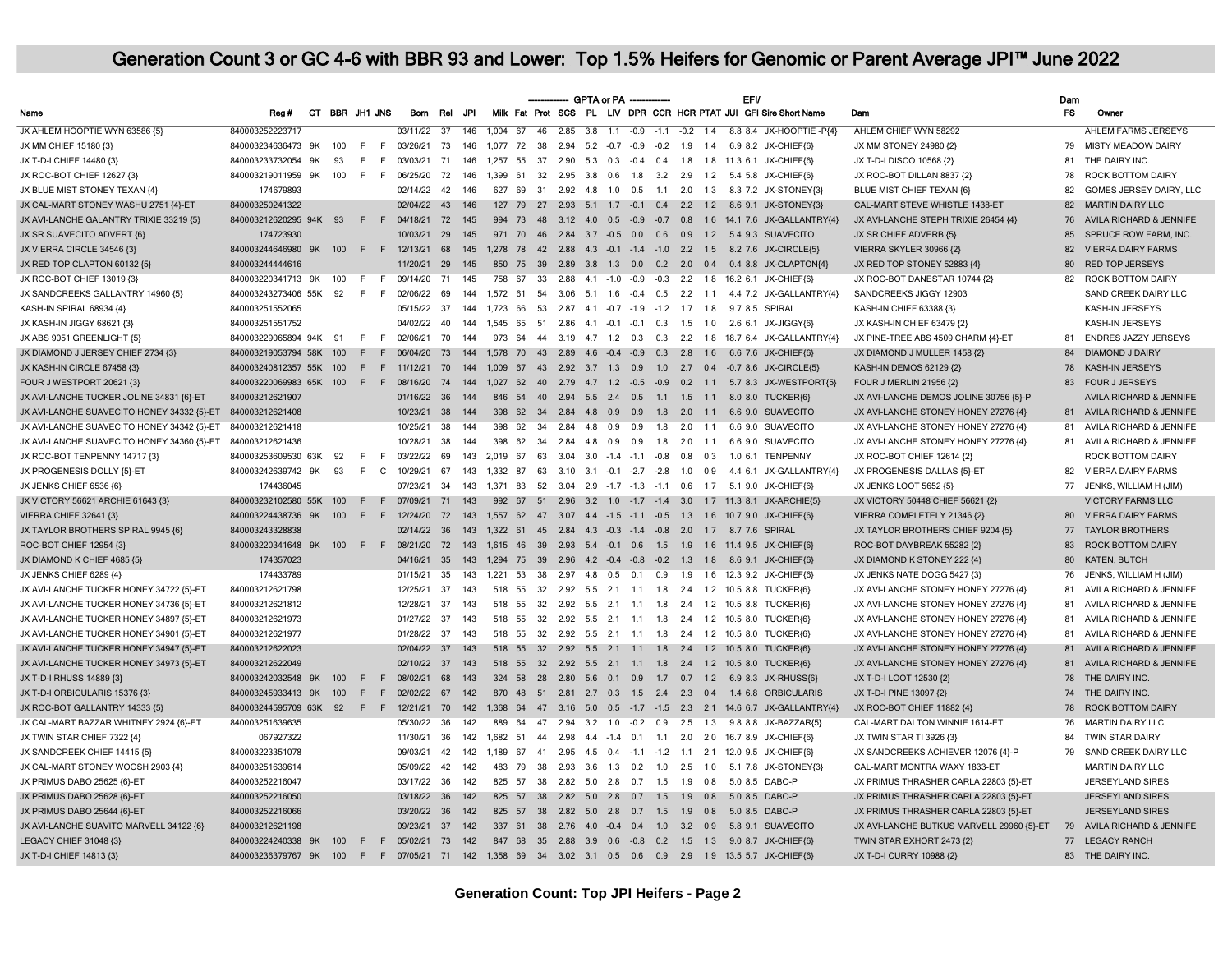|                                                            |                                                                                                              |    |                |                |     |                 |                 |                  |                                             |            |      | GPTA or PA -     |                                           |     |                |                                                              | <b>EFV</b>   |                                                                   |                                       | Dam       |                               |
|------------------------------------------------------------|--------------------------------------------------------------------------------------------------------------|----|----------------|----------------|-----|-----------------|-----------------|------------------|---------------------------------------------|------------|------|------------------|-------------------------------------------|-----|----------------|--------------------------------------------------------------|--------------|-------------------------------------------------------------------|---------------------------------------|-----------|-------------------------------|
| Name                                                       | Reg#                                                                                                         |    | GT BBR JH1 JNS |                |     | Bom             | Rel             | JPI              |                                             |            |      |                  |                                           |     |                |                                                              |              | Milk Fat Prot SCS PL LIV DPR CCR HCR PTAT JUI GFI Sire Short Name | Dam                                   | <b>FS</b> | Owner                         |
| JX PRIMUS VJ GUTZ 25699 {6}-ET                             | 840003252216121                                                                                              |    |                |                |     | 04/08/22        | $\overline{38}$ | $\overline{142}$ | 480 69                                      | $-31$      |      |                  | $2.91$ $3.2$ $1.1$ $1.0$ $2.8$            |     | $3.4\quad 0.3$ |                                                              |              | 4.3 5.4 VJ GUTZ                                                   | JX PRIMUS THRASHER CARLA 22803 (5)-ET |           | <b>JERSEYLAND SIRES</b>       |
| JX MM GOT MAID SPOOKY 14723 {3}                            | 840003230298724 9K 100                                                                                       |    |                | F <sub>F</sub> |     | 02/06/21 73     |                 | 141              | 1,297                                       | 86<br>62   |      |                  |                                           |     |                |                                                              |              | 2.92 2.9 -0.9 -2.3 -1.7 -0.9 0.6 -0.2 8.2 JX-GOT MAID(5)          | JX MM KOBE 25847 {2}                  |           | 78 MISTY MEADOW DAIRY         |
| JX RED TOP CHIEF 61399 {6}                                 | 840003252218921                                                                                              |    |                |                |     | 04/20/22        | 41              | 141              | 1.483                                       | 66<br>50   |      |                  | 2.95 3.9 -2.0 -2.1 -1.2 0.4               |     |                | 1.8 10.4 8.1                                                 |              | JX-CHIEF{6}                                                       | JX RED TOP DANIEL 54487 {5}           |           | <b>RED TOP JERSEYS</b>        |
| JX AHLEM CHIEF SUNSPRYT 83479 {5}                          | 840003247127929                                                                                              |    |                |                |     | 12/22/21        | 42              | 141              | 1.524 75 49                                 |            |      |                  |                                           |     |                |                                                              |              | 2.93 3.9 -1.6 -1.7 -1.3 1.6 1.8 11.5 9.5 JX-CHIEF(6)              | JX AHLEM STONEY SUNSPRYT 7803 {4}     |           | 79 AHLEM FARMS JERSEYS        |
| JX PEAK FRITTS {5}-ET                                      | 840003219706074 94K 93                                                                                       |    |                | F.             | F   | 10/22/20        | 73              | 141              | 954                                         |            |      |                  |                                           |     |                |                                                              |              | 67 47 2.89 4.7 0.3 -0.4 0.1 2.8 1.0 4.1 7.0 JX-JIGGY{6}           | JX PROGENESIS LBK FRT 61980 {4}-ET    |           | <b>PEAK GENETICS</b>          |
| JX VIERRA CHIEF 31010 {3}                                  | 840003213060939 9K 100                                                                                       |    |                | $C$ F          |     | 12/06/19        | 73              | 141              | 1,622 70 43 2.95 3.5 -0.5 -1.4 -1.0 1.3 1.5 |            |      |                  |                                           |     |                |                                                              |              | 7.0 8.0 JX-CHIEF{6}                                               | JX VDF UNDERWOOD 20443 {2}            |           | 83 VIERRA DAIRY FARMS         |
| JX LEGACY CLAPTON 33957 {5}                                | 840003250032757                                                                                              |    |                |                |     | 03/22/22 37     |                 | 141              |                                             |            |      |                  |                                           |     |                |                                                              |              | 1,182 68 41 2.97 4.6 0.5 -0.7 -0.4 2.1 1.2 5.6 8.2 JX-CLAPTON{4}  | <b>LEGACY CHIEF 27586</b>             | 80        | <b>LEGACY RANCH</b>           |
| JX RED TOP CHIEF 61294 {5}                                 | 840003252218816                                                                                              |    |                |                |     | 04/08/22 34     |                 | 141              |                                             |            |      |                  |                                           |     |                |                                                              |              | 1.180 64 41 2.91 4.6 -0.1 -0.5 0.1 1.8 1.7 10.3 8.5 JX-CHIEF(6)   | JX RED TOP STONEY 50704 {4}           |           | <b>RED TOP JERSEYS</b>        |
| JX FOUR J STONEY 27115 {4}-ET                              | 840003253842695                                                                                              |    |                |                |     | 03/30/22 42     |                 | 141              |                                             |            |      |                  |                                           |     |                |                                                              |              | 551 78 41 2.86 4.8 0.7 -1.8 -1.3 1.7 1.0 3.4 8.5 JX-STONEY{3}     | FOUR J JIGGY 18846                    |           | 82 FOUR J JERSEYS             |
| JX FOUR J STONEY 27036 {4}-ET                              | 840003253842616                                                                                              |    |                |                |     | 03/22/22 42     |                 | 141              | 551                                         | 78         |      |                  |                                           |     |                |                                                              |              | 41  2.86  4.8  0.7  -1.8  -1.3  1.7  1.0  3.4  8.5  JX-STONEY{3}  | FOUR J JIGGY 18846                    | 82        | <b>FOUR J JERSEYS</b>         |
| JX FOUR J STONEY 27046 {4}-ET                              | 840003253842626                                                                                              |    |                |                |     | 03/23/22 42     |                 | 141              | 551 78                                      |            |      |                  | 41  2.86  4.8  0.7  -1.8  -1.3  1.7  1.0  |     |                |                                                              |              | 3.4 8.5 JX-STONEY{3}                                              | FOUR J JIGGY 18846                    | 82        | FOUR J JERSEYS                |
| JX FOUR J STONEY 27065 {4}-ET                              | 840003253842645                                                                                              |    |                |                |     | 03/25/22        | 42              | 141              | 551 78                                      | 41         |      |                  | 2.86 4.8 0.7 -1.8 -1.3 1.7 1.0            |     |                |                                                              |              | 3.4 8.5 JX-STONEY{3}                                              | FOUR J JIGGY 18846                    | 82        | <b>FOUR J JERSEYS</b>         |
| JX ABS JAZZY STONEY 9618 {4}                               | 840003247194619                                                                                              |    |                |                |     | 04/04/22        | 42              | 141              | 487                                         | 73<br>33   |      |                  | 2.91 5.1 2.0 0.2 0.5 2.2 1.5              |     |                |                                                              |              | 9.0 7.5 JX-STONEY(3)                                              | JX MVD WESTPORT DELLA 23834 {4}-ET    |           | <b>ENDRES JAZZY JERSEYS</b>   |
| JX HICKORY CLAPTON 19480 {3}                               | 840003237973342 9K 100                                                                                       |    |                | $F$ $F$        |     | 01/04/22        | 67              | 141              | 662 62                                      | 30         |      |                  |                                           |     |                |                                                              |              | 2.88 5.1 1.5 0.9 0.6 2.0 0.8 3.9 7.2 JX-CLAPTON{4}                | JX ROC-BOT CHIEF 15026 {2}            |           | HICKORY HILL FARMS INC        |
| JX FOREST GLEN TUCKER EMILINE {5}-ET                       | 067973413                                                                                                    |    |                |                |     | 05/23/22 37     |                 | 141              | 212 43 29                                   |            |      |                  |                                           |     |                |                                                              |              | 2.89 6.2 2.5 1.6 2.2 2.5 1.1 10.2 7.7 TUCKER(6)                   | JX FOREST GLEN STONEY ERMA {4}        |           | 72 FOREST GLEN JERSEYS        |
| JX OAKLANE SPIRAL P1521 {6}                                | 067751521                                                                                                    |    |                |                |     | 12/10/21 36     |                 | 140              | 1.282 68                                    |            |      |                  |                                           |     |                | 54  2.97  3.4  -0.5  -1.8  -0.6  3.0  1.8  11.4  8.9  SPIRAL |              |                                                                   | JX OAK LANE ALTAMONTRA 2293 {5}-ET    |           | OAK LANE JERSEYS              |
| JX RED TOP CHIEF 61501 {6}                                 | 840003253611267                                                                                              |    |                |                |     | 04/30/22        | 32              | 140              | 1.323 67                                    |            |      |                  | 46 3.03 3.5 -0.3 -0.8 -0.2 2.6 1.7        |     |                | 8.3 7.9                                                      |              | JX-CHIEF{6}                                                       | JX RED TOP AROUND 54702 {5}           |           | <b>RED TOP JERSEYS</b>        |
| JX DUPAT TUCKER 24865 {6}-ET                               | 840003239172977                                                                                              |    |                |                |     | 09/03/21 37     |                 | 140              |                                             |            |      |                  |                                           |     |                |                                                              |              | 1,017 42 44 2.91 5.8 2.2 0.1 1.0 2.5 1.0 7.5 9.1 TUCKER{6}        | JX DUPAT VICEROY 18919 {5}            |           | 85 WICKSTROM JERSEY FARMS     |
| JX RED TOP CHIEF 61311 {5}                                 | 840003252218833                                                                                              |    |                |                |     | 04/10/22 32     |                 | 140              | 1,315 64 44 2.99 4.1 -0.2 -0.6 -0.1 1.2 1.4 |            |      |                  |                                           |     |                | 7.1 8.0                                                      |              | JX-CHIEF{6}                                                       | JX RED TOP ALTAROZIER 54581 {4}       |           | <b>RED TOP JERSEYS</b>        |
| JX AVI-LANCHE CHIEF RHODES 32467 {5}                       | 840003212619543                                                                                              |    |                |                |     | 01/03/21 34     |                 | 140              | 1.493 67 43 3.01 3.4 -0.1 -0.1 0.5 0.7 1.4  |            |      |                  |                                           |     |                |                                                              |              | 8.8 9.2 JX-CHIEF(6)                                               | JX AVI-LANCHE ASTRIX RHODES 27832 {4} | 79        | AVILA RICHARD & JENNIFE       |
| JX AHLEM TENPENNY DIAMOND 63401 {5}-ET                     | 840003252223532                                                                                              |    |                |                |     | 02/17/22 37     |                 | 140              | 903 61                                      |            |      |                  | 43  2.98  4.0  0.4  -0.6  0.3  2.6  0.8   |     |                |                                                              |              | 6.6 8.8 TENPENNY                                                  | JX AHLEM STONEY DIAMOND 55465 {4}-ET  | 83        | AHLEM FARMS PARTNERSHIP       |
| JX AHLEM TENPENNY DIAMOND 63414 {5}-ET                     | 840003252223545                                                                                              |    |                |                |     | 02/19/22 37     |                 | 140              | 903, 61                                     | 43         |      |                  | 2.98 4.0 0.4 -0.6 0.3 2.6 0.8             |     |                |                                                              |              | 6.6 8.8 TENPENNY                                                  | JX AHLEM STONEY DIAMOND 55465 {4}-ET  | 83        | AHLEM FARMS PARTNERSHIP       |
| JX ROC-BOT TENPENNY 13980 {5}                              | 840003234952460                                                                                              |    |                |                |     | 08/15/21 37     |                 | 140              | 1,302 51 42 3.02 4.5 0.1 0.0 0.8 2.5 0.9    |            |      |                  |                                           |     |                |                                                              |              | 7.4 9.0 TENPENNY                                                  | JX ROC-BOT CHIEF 11651 {4}            | 76        | ROCK BOTTOM DAIRY             |
| JX RED TOP CHIEF 60712 {5}                                 | 840003247092514                                                                                              |    |                |                |     | 02/01/22        | 34              | 140              | 1.307                                       | 71<br>- 41 | 2.93 |                  |                                           |     |                |                                                              |              | 4.0 -0.8 -0.7 -0.1 1.1 1.7 11.8 9.0 JX-CHIEF(6)                   | JX RED TOP STONEY 49492 {4}           | 87        | <b>RED TOP JERSEYS</b>        |
| JX RED TOP ALTASASSO 61678 {5}                             | 840003253611444                                                                                              |    |                |                |     | 05/17/22        | - 36            | 140              | 963                                         |            |      |                  |                                           |     |                |                                                              |              | 63 41 2.92 3.3 -0.3 -0.1 -0.1 1.6 1.4 13.3 6.5 JX-ALTASASSO{4}    | RED TOP CHIEF 55184-P                 |           | <b>RED TOP JERSEYS</b>        |
| JX RED TOP CHIEF 61521 {4}                                 | 840003253611287                                                                                              |    |                |                |     | 05/02/22        | 35              | 140              | 1.231                                       | 65         |      |                  |                                           |     |                |                                                              |              | 37  2.92  4.0  -0.4  0.3  1.1  1.4  1.2  4.8  8.0  JX-CHIEF{6}    | JX RED TOP STONEY 50168 {3}           | 78        | <b>RED TOP JERSEYS</b>        |
| T-D-I TUCKER 15235 {3}                                     | 840003245936266 9K 100                                                                                       |    |                | F              | F   | 11/23/21        | 68              | 140              |                                             |            |      |                  |                                           |     |                |                                                              |              | 714 41 35 2.89 4.5 0.8 1.4 2.0 4.6 1.1 11.3 8.2 TUCKER{6}         | T-D-I ALTAATHLETE 13014 {2}           | 82        | THE DAIRY INC.                |
| RED TOP CHIEF 61525 {6}                                    | 840003253611291                                                                                              |    |                |                |     | 05/02/22        | 43              | 140              | 1.164                                       |            |      |                  | 60 35 2.95 4.5 0.3 0.3 1.5 2.1 1.5        |     |                |                                                              |              | 9.1 8.1 JX-CHIEF(6)                                               | RED TOP VICEROY 45178 {5}             | 83        | <b>RED TOP JERSEYS</b>        |
| JX KASH-IN LOOT 61468 {3}                                  | 840003210995618 14K                                                                                          |    | 93             | E              | F   | 11/28/19        | 72              | 139              | 1.136                                       | 86         |      |                  | 58 3.15 1.4 -0.8 -0.2 0.0 1.7 0.3         |     |                |                                                              | 0.2 6.9 LOOT |                                                                   | JX KASH-IN CHECKMATE 54654 {2}        |           | RANCHO TERESITA DAIRY         |
| T-D-I JALAPENO 15439 {3}                                   | 840003250749028 9K 100                                                                                       |    |                | F              |     | F 03/03/22 68   |                 | 139              |                                             |            |      |                  |                                           |     |                |                                                              |              | 1,018 54 57 3.01 5.0 0.8 -0.1 0.5 2.1 0.6 0.3 8.5 JALAPENO        | T-D-I DASHIELL 13311 {2}              |           | 73 THE DAIRY INC.             |
| JX VALSIGNA R2D2 42635 {3}                                 | 840003239599661 55K                                                                                          |    | 90             | E              | -F  | 07/03/21        | 71              | 139              | 1.221                                       | 63<br>49   | 2.95 | $3.5 -0.6 -0.8$  | 0.4                                       | 3.5 | 0.9            |                                                              | 5.9 7.7 R2D2 |                                                                   | JX VALSIGNA CHEDDAR 37831 (2)         |           | <b>WICKSTROM DAIRIES L.P.</b> |
| JX JENKS CHIEF 5951 {5}                                    | 174160007                                                                                                    |    |                |                |     | 06/03/20        | 35              | 139              | 1,551 58                                    |            |      |                  |                                           |     |                |                                                              |              | 49 2.97 4.5 -0.5 -0.8 -0.4 1.0 2.0 10.0 9.8 JX-CHIEF{6}           | JX JENKS BELLMAN 5138 {4}             | 85        | JENKS, WILLIAM H (JIM)        |
| JX RED TOP CHIEF 61538 {3}                                 | 840003253611304                                                                                              |    |                |                |     | 05/04/22        | 35              | 139              | 1.698 63                                    | - 48       |      |                  | 2.95 3.4 -1.2 -1.5 -0.8 1.0 1.4           |     |                |                                                              |              | 6.8 8.5 JX-CHIEF(6)                                               | JX RED TOP BALTAZAR 43872 {2}         | 80        | <b>RED TOP JERSEYS</b>        |
| JX DUPAT CHIEF 23864 {5}-ET                                | 840003223510440 58K                                                                                          |    | 93             | F              | F   | 01/12/21        | 75              | 139              |                                             |            |      |                  |                                           |     |                |                                                              |              | 1,708 46 46 2.88 3.9 1.2 -0.8 -0.7 1.3 1.8 16.3 7.5 JX-CHIEF{6}   | JX DUPAT LEONEL 15192 {4}             | 92        | <b>WICKSTROM JERSEY FARMS</b> |
| JX DG BAR CHIEF 1815 {3}                                   | 840003241846024 9K                                                                                           |    | 100            | F.             | F.  | 06/20/21        | 72              | 139              |                                             |            |      |                  |                                           |     |                |                                                              |              | 1,544 74 46 2.85 2.4 -0.6 -2.1 -2.0 -0.2 1.6 11.8 7.7 JX-CHIEF(6) | JX DG BAR KOBE 25876 {2}              |           | DE GROOT DAIRY FARMS          |
| RED TOP CHIEF 58782 {3}                                    | 840003238424041 55K 100                                                                                      |    |                | E              |     | F 07/03/21      | 74              | 139              | 1,357 70 46 2.85 2.9 -1.8 -0.5 -0.3 2.5 0.7 |            |      |                  |                                           |     |                |                                                              |              | 1.1 7.6 JX-CHIEF{6}                                               | RED TOP VICEROY 45412 {2}             | 67        | <b>RED TOP JERSEYS</b>        |
| JX T-D-I TENPENNY 15276 {3}                                | 840003245935553 9K 100                                                                                       |    |                | F              |     | F 12/16/21 69   |                 | 139              | 1.218 60 44 2.96 5.1 1.4 -0.3 0.8 1.9 0.8   |            |      |                  |                                           |     |                |                                                              |              | 7.6 7.9 TENPENNY                                                  | JX T-D-I VIABULL 11775 {2}-P          |           | 77 THE DAIRY INC.             |
| JX CAL-MART LAWSON DINA 2901 {6}-ET                        | 840003251639612                                                                                              |    |                |                |     | 05/07/22 36     |                 | 139              | 800                                         | 44<br>64   |      | 2.90 3.8 1.5 0.3 | $1.1$ $2.7$ 0.8                           |     |                |                                                              |              | 5.5 7.6 LAWSON                                                    | JX CAL-MART THRASHER DEL 1885 (5)     |           | <b>MARTIN DAIRY LLC</b>       |
| JX AHLEM SPIRAL HARMONY 63074 {5}                          | 840003252223205                                                                                              |    |                |                |     | 01/03/22 37     |                 | 139              |                                             |            |      |                  |                                           |     |                | 987 57 42 2.95 4.3 0.6 -0.6 0.5 3.2 1.5 9.2 8.6 SPIRAL       |              |                                                                   | JX AHLEM STONEY HARMONY 55190 {4}     | 84        | AHLEM FARMS PARTNERSHIP       |
| JX AVI-LANCHE SUGARDADY PASTY 34569 {5}-ET 840003212621645 |                                                                                                              |    |                |                |     | 11/29/21 37     |                 | 139              | 685                                         | 72         |      |                  | 42  2.85  4.2  0.7  -0.9  -0.8  -0.4  1.1 |     |                |                                                              |              | 4.0 8.8 SUGAR DADDY                                               | JX AVI-LANCHE KOBE PASTY 29183 {4}    | 83        | AVILA RICHARD & JENNIFE       |
| JX AVI-LANCHE SUGARDADY PASTY 34635 {5}-ET 840003212621711 |                                                                                                              |    |                |                |     | 12/08/21 37     |                 | 139              | 685 72                                      |            |      |                  | 42  2.85  4.2  0.7  -0.9  -0.8  -0.4  1.1 |     |                |                                                              |              | 4.0 8.8 SUGAR DADDY                                               | JX AVI-LANCHE KOBE PASTY 29183 {4}    | 83        | AVILA RICHARD & JENNIFE       |
| JX ROC-BOT CHIEF 12840 (3)                                 | 840003220341534 9K 100                                                                                       |    |                | F <sub>F</sub> |     | 07/27/20        | 71              | 139              | 1.481 37                                    | 39         |      |                  | 2.84 5.5 0.5 0.6 0.7 1.4 1.3              |     |                |                                                              |              | 7.5 5.9 JX-CHIEF(6)                                               | JX ROC-BOT LARS 54978 (2)             | 83        | <b>ROCK BOTTOM DAIRY</b>      |
| JX METCALF CHIEF 916 {5}                                   | 067409916                                                                                                    |    |                |                |     | 01/21/22 42     |                 | 139              | 1,157 62 38 2.81 5.0 0.1 -0.3 0.2 1.1 1.3   |            |      |                  |                                           |     |                |                                                              |              | 5.4 9.0 JX-CHIEF{6}                                               | JX METCALF STONEY 343 {4}             | 76        | METCALF, COREY                |
| JX DUPAT CHIEF 7634 {5}                                    | 840003239584090                                                                                              |    |                |                |     | 06/22/21 42     |                 | 139              |                                             |            |      |                  |                                           |     |                |                                                              |              | 1,176 60 38 2.93 4.8 0.3 -0.6 0.2 2.2 1.6 7.6 9.2 JX-CHIEF{6}     | JX DUPAT STONEY 21473 {4}             | 80        | PINNACLE DAIRY, LP            |
| JX DUPAT TUCKER 25284 {5}                                  | 840003239173396                                                                                              |    |                |                |     | 12/14/21 37     |                 | 139              |                                             |            |      |                  |                                           |     |                |                                                              |              | 563 58 36 2.96 5.4 1.9 -0.5 0.1 1.6 1.2 12.5 8.6 TUCKER{6}        | JX DUPAT STONEY 20303 {4}-P-ET        | 86        | <b>WICKSTROM JERSEY FARMS</b> |
| JX VICTORY 57473 GALLANTRY 61582 {5}-ET                    | 840003232101837 55K                                                                                          |    | 93             | F              | - F | 06/27/21        | 71              | 138              | 1,069 83                                    |            |      |                  | 60 3.08 2.6 -2.1 -2.2 -1.2 1.2 1.5        |     |                |                                                              |              | 4.9 7.5 JX-GALLANTRY{4}                                           | JX VICTORY 49424 JIGGY 57473 {4}-ET   |           | <b>VICTORY FARMS LLC</b>      |
| JX HILMAR VIERRA BABY YODA {4}-ET                          | 840003224439179                                                                                              | 9K | 93             | F              | F   | 04/04/21        | 68              | 138              | 1,013 66                                    |            |      |                  |                                           |     |                |                                                              |              | 54 3.06 4.2 -0.2 -1.8 -1.1 1.9 1.7 15.4 6.4 JX-GALLANTRY{4}       | JX HILMAR CHROME 14116 {3}            | 82        | AHLEM, CHARLES & VIERRA       |
| KASH-IN CHIEF 63388 {3}                                    | 840003217561093 58K 100                                                                                      |    |                |                |     | F F 06/23/20 74 |                 | 138              |                                             |            |      |                  |                                           |     |                |                                                              |              | 1,883 69 53 2.85 3.9 -1.2 -1.8 -1.4 0.7 1.5 7.4 8.6 JX-CHIEF(6)   | JX KASH-IN GOT MAID 53092 {2}         | 84        | <b>KASH-IN JERSEYS</b>        |
| JX JENKS CHIEF 5915 {4}                                    | 174159661                                                                                                    |    |                |                |     | 05/12/20 36     |                 | 138              |                                             |            |      |                  |                                           |     |                |                                                              |              | 1.854 54 51 3.00 3.3 -1.9 -0.3 0.7 2.1 2.0 16.1 9.2 JX-CHIEF(6)   | JX JENKS TI 4488J {3}                 | 77        | JENKS, WILLIAM H (JIM)        |
| JX MM GALLANTRY ANNA 17561 {5}-ET                          | 840003245152316 55K 93 F F 11/27/21 70 138 1,147 58 49 3.17 4.9 1.6 -0.4 0.7 2.8 1.2 7.6 7.1 JX-GALLANTRY{4} |    |                |                |     |                 |                 |                  |                                             |            |      |                  |                                           |     |                |                                                              |              |                                                                   | JX MM VICEROY ANNA 12280 {5}          |           | 77 MISTY MEADOW DAIRY         |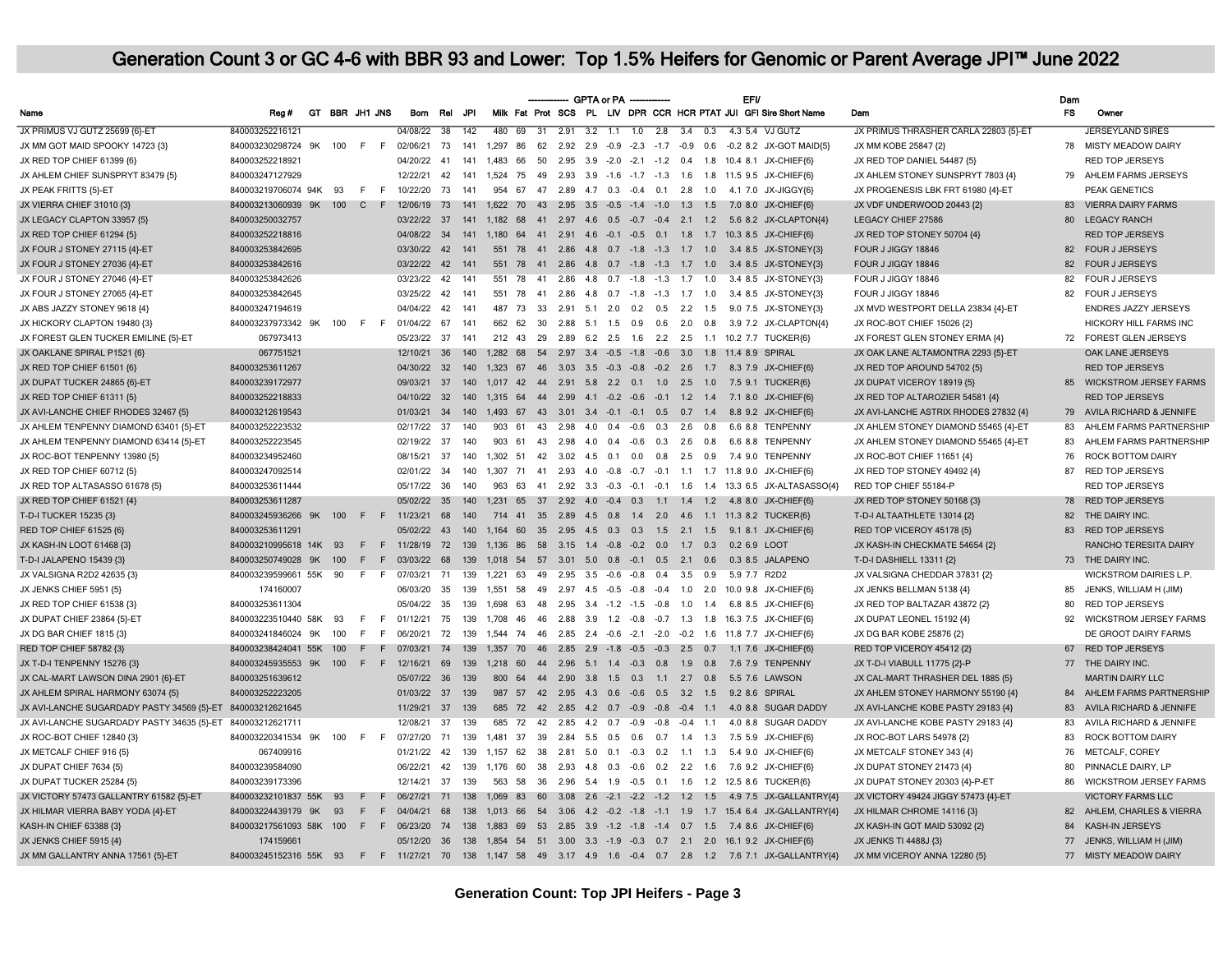|                                            |                            |    |                 |               |                |                 |                 |       |                                                |                 |                           | GPTA or PA - |        |                                           |     |     |                | <b>EFV</b> |                                                                    |                                        | Dam            |                                    |
|--------------------------------------------|----------------------------|----|-----------------|---------------|----------------|-----------------|-----------------|-------|------------------------------------------------|-----------------|---------------------------|--------------|--------|-------------------------------------------|-----|-----|----------------|------------|--------------------------------------------------------------------|----------------------------------------|----------------|------------------------------------|
| Name                                       | Reg#                       |    | GT BBR JH1 JNS  |               |                | <b>Bom</b>      | Rel             | .JPI  |                                                |                 |                           |              |        |                                           |     |     |                |            | Milk Fat Prot SCS PL LIV DPR CCR HCR PTAT JUI GFI Sire Short Name  | Dam                                    | <b>FS</b>      | Owner                              |
| JX AVI-LANCHE GALLANTRY LETA 33488 {5}     | 840003212620564 94K        |    | $\overline{93}$ | F             | $\overline{F}$ | 06/05/21        | $\overline{71}$ | 138   | $982 \overline{73}$                            | $\overline{49}$ |                           |              |        |                                           |     |     |                |            | 3.05 3.6 0.1 -1.5 -1.0 1.9 1.2 7.9 7.6 JX-GALLANTRY(4)             | JX AVI-LANCHE STONEY LETA 26347 {4}-ET | 84             | AVILA RICHARD & JENNIFE            |
| JX S-S-I VICTORY HOLEINONE 61730 {5}       | 840003232102621 55K 93     |    |                 | $C$ $F$       |                | 07/25/21        | 71              | 138   | 872<br>46                                      | 47              | 2.90                      |              |        |                                           |     |     |                |            | 4.5 2.1 -1.2 -0.2 1.7 1.3 9.7 8.1 HOLEINONE                        | JX S-S-I VICTORY CASTIRON 56966 {4}-ET | 78             | SELECT SIRES INC - SIRE            |
| JX TWIN STAR CHIEF 7442 {4}                | 067927442                  |    |                 |               |                | 01/22/22        | 36              | 138   | 1.676<br>56                                    | 45              | 2.94                      | 4.2 1.0      | $-0.3$ | 0.1                                       | 1.6 | 1.8 |                |            | 9.2 8.9 JX-CHIEF{6}                                                | JX TWIN STAR AVON 3226 {3}             | 82             | TWIN STAR DAIRY                    |
| JX DG BAR JAYWALK 29517 {4}                | 840003145813173 9K 93      |    |                 | $F$ F         |                | 03/02/21        | 69              | 138   | 1.288 27                                       |                 |                           |              |        | 45 2.87 6.8 1.1 0.2 0.2 2.4 0.9           |     |     |                |            | 4.3 8.5 JX-JAYWALK(6)                                              | JX DG BAR ACHIEVER 23468 {3}           |                | DE GROOT DAIRY FARMS               |
| JX VIERRA STONEY 35286 {4}-ET              | 840003250242806            |    |                 |               |                | 05/06/22        | 43              | 138   | 816<br>75                                      |                 |                           |              |        |                                           |     |     |                |            | 44  2.83  4.9  1.1  -1.8  -1.2  1.1  1.1  4.7  8.3  JX-STONEY (3)  | JX PROGENESIS CINDERELLA {6}-ET        |                | <b>VIERRA DAIRY FARMS &amp; SE</b> |
| JX DUPAT SKALSKI 25757 {6}-ET              | 840003252216179            |    |                 |               |                | 04/26/22 37     |                 | 138   |                                                |                 |                           |              |        |                                           |     |     |                |            | 862 54 43 2.88 4.8 2.1 -1.1 -0.5 0.4 1.7 12.6 9.0 JX-SKALSKI -P(5) | JX DUPAT JIGGY 22211 {6}-ET            | 81             | <b>WICKSTROM JERSEY FARMS</b>      |
| JX RED TOP CHIEF 61411 {5}                 | 840003252218933            |    |                 |               |                | 04/22/22 34     |                 | 138   |                                                |                 |                           |              |        |                                           |     |     |                |            | 1,257 62 42 2.99 4.4 -0.1 -0.9 0.0 1.4 1.8 9.6 8.3 JX-CHIEF(6)     | JX RED TOP STONEY 50237 {4}            | 80             | <b>RED TOP JERSEYS</b>             |
| JX AVI-LANCHE TROOPER DEDE 34437 {5}       | 840003212621513            |    |                 |               |                | 11/09/21 37     |                 | 138   | 872 56 42 2.97 4.2 1.2 0.5 1.3 2.6 1.4         |                 |                           |              |        |                                           |     |     |                |            | 9.0 9.2 JX-TROOPER(4)                                              | JX AVI-LANCHE DASHIELL DEDE 30460 (5)  |                | <b>AVILA RICHARD &amp; JENNIFE</b> |
| JX AVI-LANCHE SUAVECITO PASTY 34326 {5}-ET | 840003212621402            |    |                 |               |                | 10/22/21 37     |                 | 138   | 664 68                                         |                 |                           |              |        | 41  2.84  4.2  0.7  -0.6  -0.2  -0.4  0.8 |     |     |                |            | 2.7 8.8 SUAVECITO                                                  | JX AVI-LANCHE KOBE PASTY 29183 {4}     |                | 83 AVILA RICHARD & JENNIFE         |
| JX AVI-LANCHE SUAVECITO PASTY 34343 {5}-ET | 840003212621419            |    |                 |               |                | 10/25/21        | 37              | 138   | 664<br>- 68                                    |                 |                           |              |        |                                           |     |     |                |            | 41  2.84  4.2  0.7  -0.6  -0.2  -0.4  0.8  2.7  8.8  SUAVECITO     | JX AVI-LANCHE KOBE PASTY 29183 {4}     | 83             | AVILA RICHARD & JENNIFE            |
| JX AVI-LANCHE SUAVECITO PASTY 34359 {5}-ET | 840003212621435            |    |                 |               |                | 10/28/21        | 37              | 138   | 68<br>664                                      |                 |                           |              |        | 41  2.84  4.2  0.7  -0.6  -0.2  -0.4  0.8 |     |     |                |            | 2.7 8.8 SUAVECITO                                                  | JX AVI-LANCHE KOBE PASTY 29183 {4}     | 83             | AVILA RICHARD & JENNIFE            |
| JX RED TOP CHIEF 58467 (5)                 | 840003236267528            |    |                 |               |                | 05/27/21        | 35              | 138   | 1.374 59                                       | 40              |                           |              |        |                                           |     |     |                |            | 2.93 4.2 -0.6 0.1 0.4 2.0 1.1 3.6 9.1 JX-CHIEF(6)                  | JX RED TOP ALTABLITZ 46202 {4}         | 78             | <b>RED TOP JERSEYS</b>             |
| JX JENKS CHIEF 6087 {5}                    | 174223962                  |    |                 |               |                | 09/07/20        | 35              | 138   | 1.168 64                                       |                 |                           |              |        |                                           |     |     |                |            | 40 2.90 3.7 -0.7 -0.5 -0.6 0.4 2.1 12.0 9.3 JX-CHIEF{6}            | JX JENKS PATRON 5283 {4}               | 85             | JENKS, WILLIAM H (JIM)             |
| JX ROC-BOT CHIEF 13818 {3}                 | 840003234952300 9K         |    | 100             | F.            | - F            | 06/22/21        | 72              | 138   | 1.243 61                                       |                 |                           |              |        | 38 3.04 4.4 0.1 1.4 1.7 1.3 1.4           |     |     |                |            | 5.9 6.7 JX-CHIEF{6}                                                | JX ROC-BOT LOOT 11434 {2}              | 80             | ROCK BOTTOM DAIRY                  |
| JX RED TOP CHIEF 56348 {3}                 | 840003224957314 58K        |    | 100             | F             | F              | 11/06/20        | 73              | 138   |                                                |                 |                           |              |        |                                           |     |     |                |            | 1,072 64 37 2.88 6.3 0.8 0.4 0.1 -0.1 1.2 7.6 5.4 JX-CHIEF{6}      | JX RED TOP JUMBO 34721 {2}             | 76             | <b>RED TOP JERSEYS</b>             |
| JX OAK LANE CHIEF 1248 {4}                 | 075901248                  |    |                 |               |                | 10/12/20        | 36              | 138   |                                                |                 |                           |              |        |                                           |     |     |                |            | 1.331 62 37 2.91 4.5 -0.6 -0.4 -0.1 1.1 1.8 12.9 9.1 JX-CHIEF(6)   | JX OAK LANE MARLO 550 {3}              | 87             | OAK LANE JERSEYS                   |
| T-D-I TUCKER 15356 {3}                     | 840003245935640 9K         |    | 100             |               |                | C F 01/24/22    | 68              | 138   | 524 45                                         |                 |                           |              |        |                                           |     |     |                |            | 36  2.91  6.9  2.5  -0.6  0.1  2.1  1.2  10.9  9.3  TUCKER(6)      | T-D-I STEVE 13118 {2}                  | 81             | THE DAIRY INC.                     |
| JX AVI-LANCHE WESTPORT SILVER 33743 {5}    | 840003212620819            |    |                 |               |                | 07/22/21        | 42              | 138   |                                                |                 |                           |              |        |                                           |     |     |                |            | 396 61 33 2.87 4.3 1.0 0.1 0.3 2.2 1.7 12.1 9.1 JX-WESTPORT{5}     | JX AVI-LANCHE STONEY SILVER 26603 {4}  | 84             | AVILA RICHARD & JENNIFE            |
| JX RED TOP STONEY 55845 {4}                | 840003224956811 58K        |    | 93              | $\mathcal{C}$ |                | F 09/29/20      | 74              | 138   |                                                |                 |                           |              |        |                                           |     |     |                |            | 12 78 30 2.99 4.1 1.1 0.3 0.6 1.8 0.3 -1.6 7.8 JX-STONEY(3)        | JX RED TOP STONEY 47973 {4}            | 81             | <b>RED TOP JERSEYS</b>             |
| KASH-IN CHIEF 66822 {3}                    | 840003235803896 55K        |    | 100             | F.            | F              | 08/08/21        | 74              | 138   |                                                |                 |                           |              |        |                                           |     |     |                |            | 1,022 61 28 2.79 6.8 0.3 -0.7 -0.4 0.5 1.3 7.5 9.5 JX-CHIEF(6)     | KASH-IN JIGGY 61110 {2}                | 63             | KASH-IN JERSEYS                    |
| JX ABS WB WALLY 6566 {4}-ET                | 840003236266566 94K        |    | - 93            | F             | F              | 03/19/22 70     |                 | 137   | 1,046 74 51 2.93 3.2 0.4 -1.4 -0.5 1.3 0.5     |                 |                           |              |        |                                           |     |     | 4.7 7.4 WALLY  |            |                                                                    | JX RDO QUEEN 113917 (3)                | 85             | <b>WILLOW BROOK DAIRY</b>          |
| ROC-BOT CHIEF 12986 {3}                    | 840003220341680 9K         |    | 100             | E             | F.             | 09/03/20        | 72              | 137   | 1.977<br>51                                    | 50              |                           |              |        | 2.83 4.5 -0.7 -1.2 -0.6 2.3 0.4           |     |     | $-5.6$ 8.1     |            | JX-CHIEF(6)                                                        | ROC-BOT IMPLICATE 10708 {2}            | 80             | ROCK BOTTOM DAIRY                  |
| ROC-BOT TENPENNY 14311 {3}                 | 840003244595687 63K 100    |    |                 | F.            | F.             | 12/16/21        | 70              | 137   | 1.260 57 50                                    |                 |                           |              |        | 3.00 3.7 -0.3 -0.2 0.8 1.2 1.2            |     |     |                |            | 6.0 8.4 TENPENNY                                                   | ROC-BOT CHIEF 12135 {2}                | 81             | <b>ROCK BOTTOM DAIRY</b>           |
| JX D&E SPIRAL CANDY 34369 {6}              | 840003212621445            |    |                 |               |                | 10/29/21        | 37              | 137   | 1,052<br>48                                    | 45              |                           | 2.92 4.2 0.1 |        | $0.0$ 1.0 3.7 1.5                         |     |     | 9.8 9.5 SPIRAL |            |                                                                    | JX D&E PINE CANDY 30378 {5}            |                | D & E JERSEYS                      |
| JX AVI-LANCHE GALLANTRY DEDE 33274 {5}-ET  | 840003212620350 94K 91     |    |                 | C F           |                | 04/27/21        | 71              | 137   | 717 70                                         |                 |                           |              |        |                                           |     |     |                |            | 45 3.09 3.7 0.6 -1.5 -1.4 1.5 1.5 14.3 6.8 JX-GALLANTRY{4}         | JX AVI-LANCHE LONZO DEDE 28902 {4}-ET  | 79             | AVILA RICHARD & JENNIFE            |
| JX DREAMVIEW CHIEF 7688 {5}                | 840003239584114            |    |                 |               |                | 07/18/21        | 33              |       | 137 1,433 66 44 2.97 3.5 -0.4 -0.1 0.3 1.5 1.7 |                 |                           |              |        |                                           |     |     | 7.6 8.9        |            | JX-CHIEF{6}                                                        | JX DREAM VIEW FRESCA 6288 {4}          | 80             | PINNACLE DAIRY, LP                 |
| JX MM CHIEF 15670 {5}                      | 840003234636963 9K 92      |    |                 | F             | F              | 05/23/21 72     |                 | 137   | 1,348 69 44 2.96 3.9 -1.1 -0.6 0.0 1.0 1.1     |                 |                           |              |        |                                           |     |     |                |            | 2.4 6.3 JX-CHIEF(6)                                                | JX MM CROWDER 5699 {4}                 | 78             | <b>MISTY MEADOW DAIRY</b>          |
| JX DUPAT CHIEF 7633 {5}                    | 840003239584089            |    |                 |               |                | 06/22/21        | 42              | 137   |                                                |                 |                           |              |        |                                           |     |     |                |            | 1,347 69 44 2.92 4.4 -0.8 -1.4 -0.9 1.7 1.7 7.5 9.2 JX-CHIEF{6}    | JX DUPAT STONEY 21469 {4}              | 85             | PINNACLE DAIRY, LP                 |
| LEGACY LATITUDE 33614 {3}                  | 840003250032414            |    |                 |               |                | 02/06/22 36     |                 | 137   | 880                                            |                 |                           |              |        | 61 43 2.87 3.9 -0.4 -0.5 0.3 2.7 1.1      |     |     |                |            | 9.0 8.6 LATITUDE                                                   | LEGACY CHIEF 27729 {2}                 | 83             | <b>LEGACY RANCH</b>                |
| ROC-BOT CHIEF 12899 {3}                    | 840003220341593 9K 100 F C |    |                 |               |                | 08/07/20 71     |                 | 137   | 1.549 55 42 2.86 4.2 -1.4 -0.9 0.1 3.1 1.3     |                 |                           |              |        |                                           |     |     |                |            | 5.8 8.2 JX-CHIEF{6}                                                | JX ROC-BOT CHILI 58089 {2}             | 82             | <b>ROCK BOTTOM DAIRY</b>           |
| JX SMJ CHIEF PRAISE {6}                    | 067497362                  |    |                 |               |                | 03/02/22        | 41              | 137   | 1.270 58                                       |                 | 41 2.96 4.5 -0.3 -0.3 0.8 |              |        |                                           | 3.0 | 1.7 | 8.7 6.8        |            | JX-CHIEF(6)                                                        | JX SMJ DASHIELL PRAISE {5}             |                | SILVER MAPLE FARMS INC             |
| JX AHLEM CHIEF CAROL 63607 {5}             | 840003252223738            |    |                 |               |                | 03/13/22        | 42              | 137   | 1,096 58 41 2.94 4.3 -0.7 -0.2 0.2 1.3 1.6     |                 |                           |              |        |                                           |     |     |                |            | 8.6 8.6 JX-CHIEF(6)                                                | JX AHLEM MESQUITE CAROL 55357 {4}      |                | 79 AHLEM FARMS PARTNERSHIP         |
| JX KASH-IN TUCKER 68948 {6}                | 840003251552079            |    |                 |               |                | 05/16/22 27     |                 | 137   | 1,059 53 40 2.94 4.7 1.0 0.2 0.6 1.5 1.4       |                 |                           |              |        |                                           |     |     |                |            | 9.0 7.9 TUCKER(6)                                                  | JX KASH-IN CHIEF 63709 {5}             |                | KASH-IN JERSEYS                    |
| JX ROC-BOT LATITUDE 14885 (6)              | 840003253609693            |    |                 |               |                | 05/12/22 36     |                 | 137   | 743 62 39 2.88 3.7 0.0 -0.2 0.8 2.2 0.5        |                 |                           |              |        |                                           |     |     |                |            | 4.5 8.0 LATITUDE                                                   | JX ROC-BOT CHIEF 12681 (5)-P           |                | <b>ROCK BOTTOM DAIRY</b>           |
| JX AVI-LANCHE TROOPER BELLA 34849 {5}      | 840003212621925            |    |                 |               |                | 01/18/22 36     |                 | - 137 | 480<br>60                                      |                 |                           |              |        | 38  2.94  4.3  1.5  0.7  1.8  3.0  0.9    |     |     |                |            | 7.0 8.0 JX-TROOPER{4}                                              | JX AVI-LANCHE DASHIELL BELLA 31017 {5} |                | AVILA RICHARD & JENNIFE            |
| <b>RED TOP CHIEF 55044 {5}</b>             | 840003221213583            |    |                 |               |                | 08/04/20 37     |                 | 137   | 1,113 44 33 2.91 4.5 0.1 1.3 1.6 1.4 1.0       |                 |                           |              |        |                                           |     |     |                |            | 7.3 8.6 JX-CHIEF(6)                                                | RED TOP LARS 42338 {4}                 | R <sub>1</sub> | <b>RED TOP JERSEYS</b>             |
| KASH-IN WESTPORT 65160 {3}                 | 840003230110845 58K 100    |    |                 | F             | F              | 01/15/21        | 73              | 137   | 346                                            |                 |                           |              |        | 77 30 2.90 3.9 1.5 0.4 0.9 1.1 1.0        |     |     |                |            | 1.7 7.1 JX-WESTPORT(5)                                             | KASH-IN CRAZE 55327 {2}                | 82             | <b>KASH-IN JERSEYS</b>             |
| ROC-BOT LISTOWEL 13623 {3}                 | 840003234952107            | 9K | 100             | F             | $\mathbf{C}$   | 05/11/21        | 72              | 136   | 1.356<br>63                                    | 60              |                           |              |        | 2.89 3.1 0.0 -2.1 -1.5 0.3                |     | 0.6 | $-1.0$ 8.7     |            | <b>LISTOWEL-P</b>                                                  | ROC-BOT LOOT 11387 {2}                 | 79             | <b>ROCK BOTTOM DAIRY</b>           |
| JX ROC-BOT TENPENNY 14835 {3}              | 840003253609645 63K        |    | 100             | F.            |                | F 04/20/22      | 69              | 136   | 1,760 61                                       |                 |                           |              |        |                                           |     |     |                |            | 58  2.94  3.3  -1.2  -1.6  -0.8  1.9  0.7  4.5  6.2  TENPENNY      | JX ROC-BOT CHIEF 12773 {2}             |                | <b>ROCK BOTTOM DAIRY</b>           |
| JX MM HOLEINONE 17981 {5}                  | 840003245152736 55K 93     |    |                 | F             |                | F 01/03/22 71   |                 | 136   | 905<br>- 66                                    | 51              |                           |              |        |                                           |     |     |                |            | 2.91 3.8 1.7 -1.1 -0.6 0.1 1.6 9.7 7.4 HOLEINONE                   | JX MM STONEY 7814 {4}                  | 79             | <b>MISTY MEADOW DAIRY</b>          |
| JX JENKS CHIEF 6001 (6)                    | 174160454                  |    |                 |               |                | 07/07/20        | 36              | 136   | 1.733 61                                       | 46              |                           |              |        | $3.08$ $3.0$ $-1.0$ $-0.8$ $-0.3$ $1.2$   |     |     |                |            | 1.7 14.2 9.0 JX-CHIEF(6)                                           | JX JENKS REPORTER 4161J (5)            | 82             | JENKS, WILLIAM H (JIM)             |
| JX JENKS CHIEF 6515 {6}                    | 174435857                  |    |                 |               |                | 07/04/21        | 36              | 136   | 1.733 61                                       |                 |                           |              |        |                                           |     |     |                |            | 46 3.08 3.0 -1.0 -0.8 -0.3 1.2 1.7 14.2 9.0 JX-CHIEF{6}            | JX JENKS REPORTER 4161J (5)            | 82             | JENKS, WILLIAM H (JIM)             |
| JX LEGACY HOLEINONE 32059 {4}-ET           | 840003237698559            |    |                 |               |                | 08/19/21 36     |                 | 136   | 1.240 56                                       |                 |                           |              |        | 46  2.92  4.0  1.0  -1.3  -0.8  0.8       |     | 1.3 |                |            | 8.2 9.2 HOLEINONE                                                  | JX LEGACY CHIEF 26534 {3}              |                | <b>LEGACY RANCH</b>                |
| JX LEGACY HOLEINONE 32189 {4}-ET           | 840003237698689            |    |                 |               |                | 08/30/21 36     |                 | 136   | 1.240 56 46 2.92 4.0 1.0 -1.3 -0.8 0.8 1.3     |                 |                           |              |        |                                           |     |     |                |            | 8.2 9.2 HOLEINONE                                                  | JX LEGACY CHIEF 26534 {3}              |                | <b>LEGACY RANCH</b>                |
| ROC-BOT LATITUDE 14884 (5)                 | 840003253609692            |    |                 |               |                | 05/12/22        | 36              | 136   | 969<br>61                                      |                 |                           |              |        | 44  2.98  3.6  0.7  -0.5  0.5  2.3        |     | 1.0 |                |            | 5.8 8.1 LATITUDE                                                   | ROC-BOT CHIEF 12861 {4}                |                | <b>ROCK BOTTOM DAIRY</b>           |
| JX DUPAT CHIEF 24888 {6}                   | 840003239173000            |    |                 |               |                | 09/07/21        | 43              | 136   | 1,522 56 43 3.05 4.7 -0.3 -0.3 0.7 2.8 1.2     |                 |                           |              |        |                                           |     |     |                |            | 6.5 9.5 JX-CHIEF{6}                                                | JX DUPAT VICEROY 20122 {5}             |                | 77 WICKSTROM JERSEY FARMS          |
| JX ROC-BOT CHIEF 12932 {3}                 | 840003220341626 9K 100     |    |                 | $F$ F         |                | 08/16/20        | 71              | 136   | 1,459 53 43 2.89 4.9 -0.2 -0.4 0.6 2.9 0.9     |                 |                           |              |        |                                           |     |     |                |            | 0.9 6.8 JX-CHIEF{6}                                                | JX ROC-BOT VANDRELL 53342 {2}          |                | <b>ROCK BOTTOM DAIRY</b>           |
| LEGACY TUCKER 33695 {4}-ET                 | 840003250032495            |    |                 |               |                | 02/16/22 36     |                 | 136   | 937 63 43 2.92 5.0 0.7 -0.8 -0.4 1.1 1.0       |                 |                           |              |        |                                           |     |     |                |            | 5.6 8.1 TUCKER(6)                                                  | JX LEGACY JIGGY 27337 {3}              |                | <b>LEGACY RANCH</b>                |
| LEGACY TUCKER 33705 {4}-ET                 | 840003250032505            |    |                 |               |                | 02/17/22 36     |                 | 136   | 937 63 43 2.92 5.0 0.7 -0.8 -0.4 1.1 1.0       |                 |                           |              |        |                                           |     |     |                |            | 5.6 8.1 TUCKER(6)                                                  | JX LEGACY JIGGY 27337 {3}              |                | <b>LEGACY RANCH</b>                |
| LEGACY TUCKER 33708 {4}-ET                 | 840003250032508            |    |                 |               |                | 02/18/22 36 136 |                 |       |                                                |                 |                           |              |        |                                           |     |     |                |            | 937 63 43 2.92 5.0 0.7 -0.8 -0.4 1.1 1.0 5.6 8.1 TUCKER(6)         | JX LEGACY JIGGY 27337 {3}              |                | <b>LEGACY RANCH</b>                |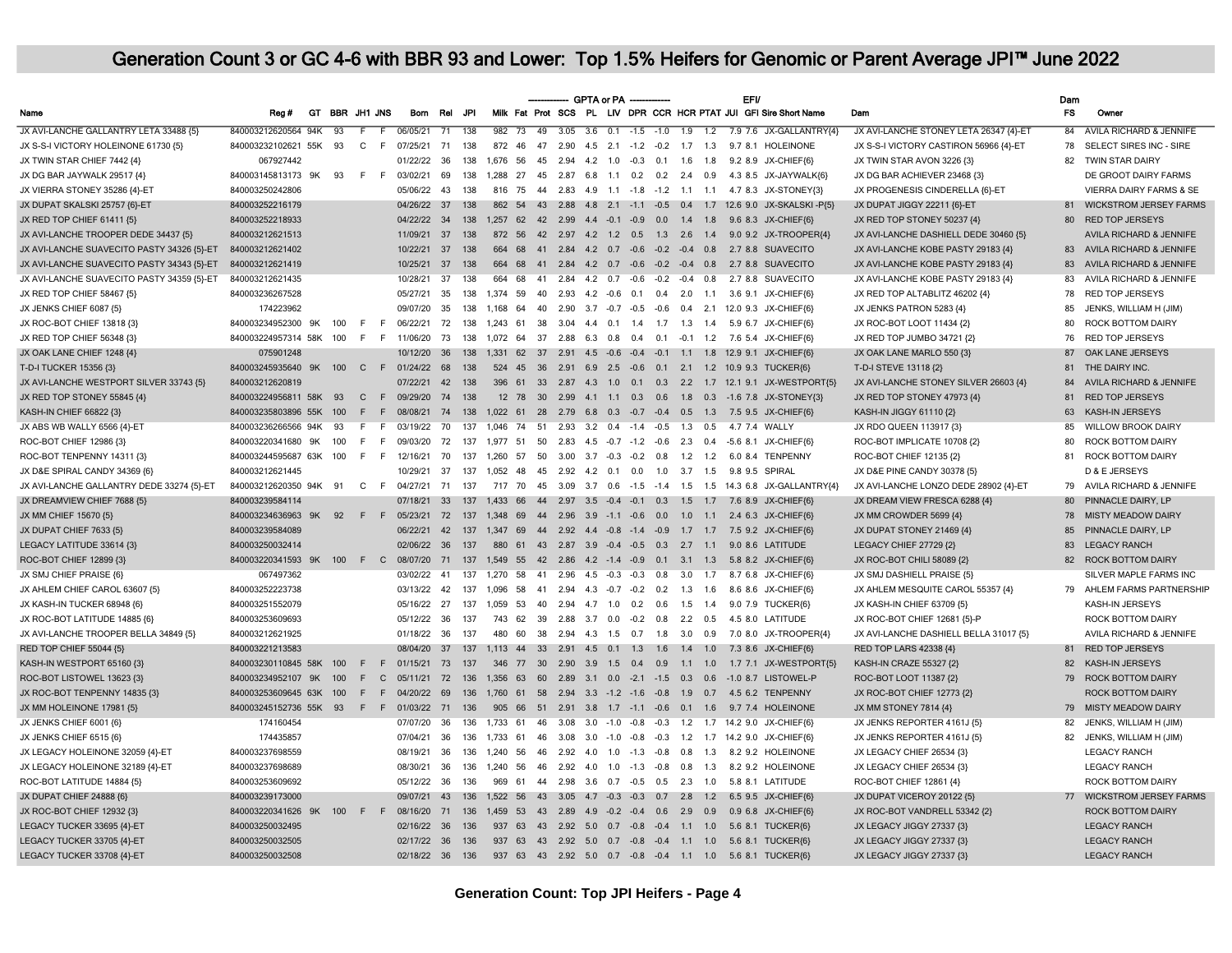|                                            |                                                                                                         |    |                |                   |    |                 |      |      |                                             |       |                                            | <b>GPTA or PA</b> |     |                |                                |                 | <b>EFV</b> |                                                                                 |                                            | Dam       |                               |
|--------------------------------------------|---------------------------------------------------------------------------------------------------------|----|----------------|-------------------|----|-----------------|------|------|---------------------------------------------|-------|--------------------------------------------|-------------------|-----|----------------|--------------------------------|-----------------|------------|---------------------------------------------------------------------------------|--------------------------------------------|-----------|-------------------------------|
| Name                                       | Rea#                                                                                                    |    | GT BBR JH1 JNS |                   |    | Bom             | Rel  | .JPI |                                             |       |                                            |                   |     |                |                                |                 |            | Milk Fat Prot SCS PL LIV DPR CCR HCR PTAT JUI GFI Sire Short Name               | Dam                                        | <b>FS</b> | Owner                         |
| LEGACY TUCKER 33710 {4}-ET                 | 840003250032510                                                                                         |    |                |                   |    | 02/18/22 36     |      | 136  | 93763                                       | $-43$ |                                            |                   |     |                |                                |                 |            | 2.92 5.0 0.7 -0.8 -0.4 1.1 1.0 5.6 8.1 TUCKER(6)                                | JX LEGACY JIGGY 27337 {3}                  |           | <b>LEGACY RANCH</b>           |
| LEGACY TUCKER 33725 {4}-ET                 | 840003250032525                                                                                         |    |                |                   |    | 02/20/22 36     |      | 136  | 937<br>63                                   | 43    |                                            |                   |     |                |                                |                 |            | 2.92 5.0 0.7 -0.8 -0.4 1.1 1.0 5.6 8.1 TUCKER{6}                                | JX LEGACY JIGGY 27337 {3}                  |           | <b>LEGACY RANCH</b>           |
| LEGACY TUCKER 33324 {4}-ET                 | 840003250032124                                                                                         |    |                |                   |    | 01/06/22        | 36   | 136  | 937<br>63                                   | 43    | 2.92                                       | 5.0               | 0.7 | $-0.8$         | $-0.4$                         | $1.1$ $1.0$     | 5.6 8.1    | TUCKER{6}                                                                       | JX LEGACY JIGGY 27337 {3}                  |           | <b>LEGACY RANCH</b>           |
| JX ROC-BOT TENPENNY 14764 {3}              | 840003253609575 63K 100                                                                                 |    |                | $F - F$           |    | 03/30/22        | 69   | 136  | 1.660 47                                    |       | 42  2.92  4.6  0.2  0.8  1.4  1.2  1.3     |                   |     |                |                                |                 |            | 9.6 6.2 TENPENNY                                                                | JX ROC-BOT CHIEF 12707 {2}                 |           | <b>ROCK BOTTOM DAIRY</b>      |
| JX KASH-IN CHIEF 63483 {5}                 | 840003217561188                                                                                         |    |                |                   |    | 07/06/20        | 42   | 136  | 1.115 58                                    | 39    |                                            |                   |     |                | 2.92 4.3 0.2 -0.5 0.3 2.0      |                 |            | 1.5 9.1 9.3 JX-CHIEF{6}                                                         | JX KASH-IN STONEY 56976 {4}                |           | 81 KASH-IN JERSEYS            |
| JX AVI-LANCHE POTOGOLD JOLINE 34896 {6}-ET | 840003212621972                                                                                         |    |                |                   |    | 01/27/22 36     |      | 136  | 744 49 38 2.84 4.8 1.9 0.3 1.5 1.7 1.2      |       |                                            |                   |     |                |                                |                 |            | 6.6 8.4 POTOGOLD                                                                | JX AVI-LANCHE DEMOS JOLINE 30756 {5}-P     |           | AVILA RICHARD & JENNIFE       |
| JX AHLEM CHIEF JESSIE 57405 {4}            | 840003212920346                                                                                         |    |                |                   |    | 01/13/20        | 42   | 136  |                                             |       |                                            |                   |     |                |                                |                 |            | 1,160 57 36 2.98 4.2 -0.8 -0.4 0.2 1.6 1.6 9.0 8.9 JX-CHIEF(6)                  | JX AHLEM TYRION JESSIE 6500 {3}            |           | 80 AHLEM FARMS JERSEYS        |
| JX ROC-BOT GALLANTRY 14340 {3}             | 840003244595716 63K 100                                                                                 |    |                | E                 | E  | 12/23/21 71     |      | 136  | 955                                         |       | 57 36 2.96 4.2 -0.4 -0.9 0.2 1.9           |                   |     |                |                                |                 |            | 1.9 17.3 7.9 JX-GALLANTRY(4)                                                    | ROC-BOT CHIEF 12071 {2}                    | 78        | <b>ROCK BOTTOM DAIRY</b>      |
| JX ROC-BOT CHIEF 12485 {4}                 | 840003219011817 9K                                                                                      |    | 91             | E                 | E  | 06/02/20        | 72   | 136  |                                             |       |                                            |                   |     |                |                                |                 |            | 1,488 57 34 2.84 5.1 1.6 0.2 0.2 0.8 1.3 5.2 5.6 JX-CHIEF{6}                    | JX ROC-BOT PELE 9470 {3}                   | 76        | <b>ROCK BOTTOM DAIRY</b>      |
| JX ROC-BOT CHIEF 12867 {3}                 | 840003220341561                                                                                         | 9K | 92             | F.                | F. | 08/01/20        | 72   | 136  | 598<br>60                                   |       |                                            |                   |     |                |                                |                 |            | 34  2.96  3.6  -0.2  0.3  0.3  1.5  1.5  15.9  5.9  JX-CHIEF{6}                 | JX ROC-BOT DAVID 7290 {2}                  | 83        | <b>ROCK BOTTOM DAIRY</b>      |
| JX DUPAT GO ON 25217 {5}                   | 840003239173329                                                                                         |    |                |                   |    | 12/02/21        | 37   | 136  | 750 53                                      |       |                                            |                   |     |                |                                |                 |            | 31  2.82  5.8  0.0  -0.2  0.2  1.6  1.6  10.4  9.5  JX-GO ON{4}                 | DUPAT CHIEF 22130 {6}-ET                   | 78        | <b>WICKSTROM JERSEY FARMS</b> |
| JX T-D-I STEVE 13449 {3}                   | 840003219765995 9K 100                                                                                  |    |                | C F               |    | 07/07/20        | 72   | 136  | 299 77 31 3.04 4.5 1.5 -0.7 -0.1 1.7 1.0    |       |                                            |                   |     |                |                                |                 |            | 7.8 8.4 STEVE                                                                   | JX T-D-I GUINNESS 10896 {2}                | 78        | THE DAIRY INC.                |
| JX PINE-TREE 2351 GOTMAID 2786 {6}-ET      | 067652786                                                                                               |    |                |                   |    | 05/14/22        | 43   | 135  | 1.080 78                                    |       |                                            |                   |     |                |                                |                 |            | 53 2.87 4.7 -0.2 -3.0 -2.5 -0.2 0.6 -3.3 9.1 JX-GOT MAID(5)                     | PINE-TREE 1598 STEVE 2351-P-ET             |           | STEINER, MATTHEW              |
| JX PINE-TREE 2351 GOTMAID 2787 {6}-ET      | 067652787                                                                                               |    |                |                   |    | 05/14/22        | 43   | 135  | 1.080<br>78                                 |       |                                            |                   |     |                |                                |                 |            | 53 2.87 4.7 -0.2 -3.0 -2.5 -0.2 0.6 -3.3 9.1 JX-GOT MAID{5}                     | PINE-TREE 1598 STEVE 2351-P-ET             |           | STEINER, MATTHEW              |
| JX LEGACY TENPENNY 32354 {4}-ET            | 840003242599139                                                                                         |    |                |                   |    | 09/16/21        | 36   | 135  |                                             |       |                                            |                   |     |                |                                |                 |            | 1.738 60 53 3.02 3.5 -0.9 -1.6 -0.9 1.0 0.7 5.4 8.9 TENPENNY                    | JX LEGACY CHIEF 26534 {3}                  |           | <b>LEGACY RANCH</b>           |
| JX T-D-I TENPENNY 15499 {3}                | 840003252344287 9K 100                                                                                  |    |                | $F \rightarrow F$ |    | 04/14/22 68     |      | 135  |                                             |       |                                            |                   |     |                |                                |                 |            | 1.347 54 51 3.10 3.9 -0.3 -1.8 -1.4 1.7 1.4 14.3 8.7 TENPENNY                   | JX T-D-I MR CHAVEZ 13111 {2}-P             |           | THE DAIRY INC.                |
| JX FOUR J GOT MAID 26880 {6}-ET            | 840003248139490                                                                                         |    |                |                   |    | 03/05/22        | 42   | 135  | 1.103<br>64                                 |       |                                            |                   |     |                |                                |                 |            | 51  2.80  4.5  -0.8  -1.7  -0.8  0.2  0.7  -1.4  9.0  JX-GOT MAID(5)            | JX FOUR J JIGGY 19203 (5)                  | 82        | <b>FOUR J JERSEYS</b>         |
| JX FOUR J GOT MAID 26920 {6}-ET            | 840003248139530                                                                                         |    |                |                   |    | 03/08/22        | 42   | 135  |                                             |       |                                            |                   |     |                |                                |                 |            | 1,103 64 51 2.80 4.5 -0.8 -1.7 -0.8 0.2 0.7 -1.4 9.0 JX-GOT MAID(5)             | JX FOUR J JIGGY 19203 {5}                  | 82        | <b>FOUR J JERSEYS</b>         |
| JX VIERRA CHIEF 32542 {3}                  | 840003224438637 9K 100                                                                                  |    |                |                   |    | F F 12/05/20    | 72   | 135  |                                             |       |                                            |                   |     |                |                                |                 |            | 1,712 69 48 2.93 4.9 -0.4 -2.0 -1.6 0.0 1.2 0.3 6.8 JX-CHIEF(6)                 | JX VIERRA MARLO 21447 {2}                  | 79        | <b>VIERRA DAIRY FARMS</b>     |
| KASH-IN CHIEF 67971 {6}                    | 840003240812870                                                                                         |    |                |                   |    | 01/16/22        | 42   | 135  |                                             |       |                                            |                   |     |                |                                |                 |            | 1.555 68 48 3.03 3.2 -1.1 -1.5 -0.5 2.3 1.6 9.5 7.6 JX-CHIEF(6)                 | KASH-IN COMPLETELY 58512 {5}               | 88        | <b>KASH-IN JERSEYS</b>        |
| JX AVI-LANCHE CHIEF HOLLIE 33574 {5}       | 840003212620650                                                                                         |    |                |                   |    | 06/21/21 34     |      | 135  |                                             |       |                                            |                   |     |                |                                |                 |            | 1,610 77 46 2.93 3.0 -0.7 -1.5 -1.3 -0.2 1.4 5.2 8.8 JX-CHIEF(6)                | JX AVI-LANCHE KOBE HOLLIE 28939 {4}        |           | 76 AVILA RICHARD & JENNIFE    |
| JX RINGBYRE CHIEF LISTOWEL LYRIC {5}       | 067672422                                                                                               |    |                |                   |    | 02/07/20        | 33   | 135  | 1.466 60 46 2.94 3.8 -0.5 -0.9 -0.3 1.3 0.7 |       |                                            |                   |     |                |                                |                 |            | 3.6 9.2 JX-CHIEF(6)                                                             | JX RINGBYRE LISTOWEL VANDRELL LYRIC {4}-P  | 76        | RINGBYRE JERSEYS LLC          |
| JX ROC-BOT TENPENNY 14872 {5}              | 840003253609681                                                                                         |    |                |                   |    | 05/06/22 36     |      | 135  | 1,396 60 46 3.12 4.2 0.4 -0.4 1.1 2.7 0.6   |       |                                            |                   |     |                |                                |                 |            | 3.9 8.3 TENPENNY                                                                | JX ROC-BOT ALTAMONTRA 12512 {4}            |           | ROCK BOTTOM DAIRY             |
| JX RED TOP CHIEF 61515 {6}                 | 840003253611281                                                                                         |    |                |                   |    | 05/01/22        | 31   | 135  | 1.432<br>68                                 | 45    | 3.00                                       |                   |     |                | $3.4$ $-1.2$ $-0.9$ $-0.3$ 2.2 | 1.6             |            | 7.8 8.1 JX-CHIEF{6}                                                             | JX RED TOP ALTAMONTRA 54449 (5)            |           | <b>RED TOP JERSEYS</b>        |
| JX JENKS CHIEF 6316 {4}                    | 174434016                                                                                               |    |                |                   |    | 02/05/21        | - 36 | 135  | 1,530 61 45 3.00 3.1 -1.8 -0.4 0.6 1.1 1.7  |       |                                            |                   |     |                |                                |                 |            | 9.7 8.9 JX-CHIEF{6}                                                             | JX JENKS NATE DOGG 4907 {3}                | 77        | JENKS, WILLIAM H (JIM)        |
| JX DUPAT TENPENNY 25677 {5}-ET             | 840003252216099                                                                                         |    |                |                   |    | 03/30/22        | 38   | 135  | 1.277<br>67                                 |       | 43  3.04  4.4  0.6  -1.4  -0.3  2.1        |                   |     |                |                                | 0.9             |            | 5.8 8.3 TENPENNY                                                                | JX DUPAT STONEY 20615 {4}-ET               | 81        | <b>WICKSTROM JERSEY FARMS</b> |
| JX DUPAT TENPENNY 25678 {5}-ET             | 840003252216100                                                                                         |    |                |                   |    | 03/31/22 38     |      | 135  | 1,277 67 43 3.04 4.4 0.6 -1.4 -0.3 2.1 0.9  |       |                                            |                   |     |                |                                |                 |            | 5.8 8.3 TENPENNY                                                                | JX DUPAT STONEY 20615 {4}-ET               | 81        | <b>WICKSTROM JERSEY FARMS</b> |
| JX DUPAT TENPENNY 25685 {5}-ET             | 840003252216107                                                                                         |    |                |                   |    | 04/02/22 38     |      | 135  | 1.277                                       |       | 67 43 3.04 4.4 0.6 -1.4 -0.3 2.1 0.9       |                   |     |                |                                |                 |            | 5.8 8.3 TENPENNY                                                                | JX DUPAT STONEY 20615 {4}-ET               | 81        | <b>WICKSTROM JERSEY FARMS</b> |
| JX DUPAT TENPENNY 25694 {5}-ET             | 840003252216116                                                                                         |    |                |                   |    | 04/06/22 38     |      | 135  | 1.277 67 43 3.04 4.4 0.6 -1.4 -0.3 2.1 0.9  |       |                                            |                   |     |                |                                |                 |            | 5.8 8.3 TENPENNY                                                                | JX DUPAT STONEY 20615 {4}-ET               | 81        | <b>WICKSTROM JERSEY FARMS</b> |
| JX HICKORY GALLANTRY 2519 {5}              | 840003238246040 9K 90                                                                                   |    |                |                   |    | F F 10/18/21 68 |      | 135  |                                             |       |                                            |                   |     |                |                                |                 |            | 994 52 43 3.14 5.4 1.6 0.2 0.6 2.8 1.2 8.7 7.5 JX-GALLANTRY{4}                  | JX VIERRA STEVE 95056 {4}-ET               |           | 77 HICKORY HILL FARMS INC     |
| JX CLOVER FARMS POTGOLD MUNCH 10009 {6}    | 075910009                                                                                               |    |                |                   |    | 11/24/21        | 37   | 135  | 949<br>55                                   | 42    | 2.89                                       |                   |     |                | $4.0 -0.5 -1.3 -0.5 1.1$       | 1.5             |            | 8.3 9.5 POTOGOLD                                                                | JX CLOVER FARMS CHIEF MUNCH 7908 (5)       | 79        | <b>CLOVER FARMS</b>           |
| JX CLOVER FARMS TUCKER JUNE 9856 {5}-ET    | 067449856                                                                                               |    |                |                   |    | 10/18/21        | -37  | 135  | 415 64                                      |       |                                            |                   |     |                |                                |                 |            | 42  2.99  4.3  0.9  -1.0  0.0  2.1  1.2  9.4  7.8  TUCKER{6}                    | JX CLOVER FARMS STONEY JUNE 6994 {4}-ET    | 86        | <b>CLOVER FARMS</b>           |
| JX CLOVER FARMS TUCKER JUNE 9890 {5}       | 067449890                                                                                               |    |                |                   |    | 10/27/21        | 37   | 135  | 415<br>64                                   | 42    | 2.99                                       |                   |     | $4.3$ 0.9 -1.0 |                                |                 |            | 0.0 2.1 1.2 9.4 7.8 TUCKER{6}                                                   | JX CLOVER FARMS STONEY JUNE 6994 {4}-ET    |           | 86 CLOVER FARMS               |
| JX RED TOP CHIEF 56349 {3}                 | 840003224957315 58K 100                                                                                 |    |                | $F \rightarrow F$ |    | 11/06/20        | 74   | 135  | 1.559 61                                    |       | 41  2.81  5.8  -0.2  -0.2  0.0             |                   |     |                |                                | $0.5 \quad 0.9$ |            | 2.3 5.9 JX-CHIEF{6}                                                             | JX RED TOP JUMBO 34721 {2}                 | 76        | <b>RED TOP JERSEYS</b>        |
| JX AVI-LANCHE CHIEF KATEE 32589 (5)        | 840003212619665                                                                                         |    |                |                   |    | 01/17/21        | 42   | 135  | 1.118 68                                    |       |                                            |                   |     |                |                                |                 |            | 41  2.96  3.9  -1.0  -1.0  -0.3  1.8  1.7  9.9  9.2  JX-CHIEF(6)                | JX AVI-LANCHE STONEY KATEE 28394 {4}       |           | 69 AVILA RICHARD & JENNIFE    |
| JX AVI-LANCHE TENPENNY HONEY 34430 {5}     | 840003212621506                                                                                         |    |                |                   |    | 11/08/21 38     |      | 135  |                                             |       |                                            |                   |     |                |                                |                 |            | 993 58 40 3.02 4.0 0.6 0.2 1.2 2.3 0.8 7.0 8.8 TENPENNY                         | JX AVI-LANCHE STONEY HONEY 27276 {4}       |           | 81 AVILA RICHARD & JENNIFE    |
| JX GOFF CHIEF 45531 {4}                    | 067945531                                                                                               |    |                |                   |    | 01/05/21 42     |      | 135  |                                             |       |                                            |                   |     |                |                                |                 |            | 1.494 51 40 2.94 4.2 -0.5 -0.2 0.3 1.6 1.8 10.1 9.5 JX-CHIEF(6)                 | JX GOFF CHROME 33854 {3}                   |           | 83 GOFF, BUSTER               |
| JX MM JALAPENO 18956 {4}                   | 840003250241227 55K                                                                                     |    | 92             | E                 | E  | 04/03/22        | 68   | 135  | 381                                         |       | 67 37 2.98 3.5 1.6 1.2 1.6 1.2 0.9         |                   |     |                |                                |                 |            | 8.1 4.7 JALAPENO                                                                | JX MM USAIN BOLT 5450 {3}                  | 80        | <b>MISTY MEADOW DAIRY</b>     |
| JX ROC-BOT CHIEF 12403 {3}                 | 840003219011735 9K                                                                                      |    | 100            | F.                | F. | 05/17/20        | 72   | 135  |                                             |       |                                            |                   |     |                |                                |                 |            | 1,353 60 36 2.98 4.2 0.4 0.9 1.4 1.8 1.6 8.6 6.8 JX-CHIEF(6)                    | JX ROC-BOT PILGRIM 57133 {2}               | 82        | <b>ROCK BOTTOM DAIRY</b>      |
| JX ROC-BOT CHIEF 12295 {3}                 | 840003129342581                                                                                         | 9K | 93             | $F$ $F$           |    | 05/01/20        | 71   | 135  | 1,351<br>52                                 |       | 36 2.92 4.9 -0.6 0.4 1.3 2.6 1.6           |                   |     |                |                                |                 |            | 8.9 6.4 JX-CHIEF{6}                                                             | JX ROC-BOT VANDRELL 57798 {2}              | 78        | <b>ROCK BOTTOM DAIRY</b>      |
| JX AVI-LANCHE TROOPER ARISTOC 33951 {5}    | 840003212621027                                                                                         |    |                |                   |    | 08/25/21        | 38   | 135  | 527 60                                      | 36    |                                            |                   |     |                | 2.87 4.1 1.2 0.7 1.5 2.2 0.6   |                 |            | 4.8 8.9 JX-TROOPER{4}                                                           | JX AVI-LANCHE STNY ARISTOCRAT 27596 {4}-ET | 81        | AVILA RICHARD & JENNIFE       |
| JX METCALF CHIEF 927 (5)                   | 067409927                                                                                               |    |                |                   |    | 02/25/22 42     |      | 135  | 1.419 45                                    |       |                                            |                   |     |                |                                |                 |            | 35 2.92 5.5 -0.4 -0.3 0.5 1.5 2.1 18.4 7.2 JX-CHIEF(6)                          | JX METCALF FOURNETTE 331 {4}               | 79        | METCALF, COREY                |
| JX DUPAT GO ON 25221 {5}                   | 840003239173333                                                                                         |    |                |                   |    | 12/02/21 37     |      | 135  | 908 58                                      |       |                                            |                   |     |                |                                |                 |            | 35 2.81 5.5 0.2 -1.2 -0.9 0.5 1.6 11.1 9.3 JX-GO ON{4}                          | JX DUPAT CHIEF 22225 {6}                   | 80        | <b>WICKSTROM JERSEY FARMS</b> |
| JX ROC-BOT CHIEF 13134 {4}                 | 840003220341828 9K                                                                                      |    | 93             | F                 | E  | 10/29/20 71     |      | 135  |                                             |       |                                            |                   |     |                |                                |                 |            | 904 70 31 2.90 3.8 -0.3 -1.2 -1.0 1.0 1.1 8.5 5.3 JX-CHIEF(6)                   | JX ROC-BOT DANESTAR 10836 {3}              |           | 78 ROCK BOTTOM DAIRY          |
| JX HAPPENSTANCE CURRY ROSEGOLD {4}         | 840003148929992                                                                                         |    | 93             | E                 |    | 07/08/19        | 63   | 135  | 799 53 31 2.88 4.8 0.0 0.9 0.6 0.5 0.9      |       |                                            |                   |     |                |                                |                 |            | 7.8 8.2 JX-CURRY{3}                                                             | HOUSERS ZAYD LACEYGOLD {6}                 | 88        | HOUSER, JULIA                 |
| JX VIERRA KALA {3}                         | 840003239581051 9K                                                                                      |    | 100            | F.                | F  | 07/26/21        | 72   | 134  | 1,393<br>86                                 |       | 59  2.92  2.4  -0.7  -3.2  -2.7  -1.0  1.0 |                   |     |                |                                |                 |            | 2.5 8.6 JX-GOT MAID(5)                                                          | JX VIERRA KOBE 30682 {2}                   | 76        | <b>VIERRA DAIRY FARMS</b>     |
| JX RED TOP CHIEF 60131 {4}                 | 840003244444615 55K                                                                                     |    | 93             | E                 |    | F 11/20/21      | 73   | 134  | 1.872<br>65                                 |       | 53  2.93  4.5  -0.2  -1.6  -1.5  1.6  1.8  |                   |     |                |                                |                 |            | 6.5 5.9 JX-CHIEF{6}                                                             | JX RED TOP MARLO 37570 {3}                 | 86        | <b>RED TOP JERSEYS</b>        |
| JX AVI-LANCHE TROOPER PLUM 33842 {4}       | 840003212620918                                                                                         |    |                |                   |    | 08/08/21        | 38   | 134  |                                             |       |                                            |                   |     |                |                                |                 |            | 1,211 56 53 2.88 3.8 0.1 -0.9 -0.1 0.6 0.9 2.9 8.7 JX-TROOPER{4}                | JX AVI-LANCHE GOT MAID PLUM 19432 {3}-ET   |           | 87 AVILA RICHARD & JENNIFE    |
| KASH-IN CHIEF 66047 {3}                    | 840003235803121 55K 100 F F 04/27/21 74 134 1.151 76 49 2.87 3.0 -0.5 -1.5 -0.7 1.3 3.0 8.1 JX-CHIEF(6) |    |                |                   |    |                 |      |      |                                             |       |                                            |                   |     |                |                                |                 |            |                                                                                 | JX KASH-IN GOT MAID 53106 {2}              |           | 81 KASH-IN JERSEYS            |
| JX FOREST GLEN CHIEF BRENDA {5}            | 067872285                                                                                               |    |                |                   |    |                 |      |      |                                             |       |                                            |                   |     |                |                                |                 |            | 08/10/21 34 134 1,536 65 49 3.00 3.0 -1.3 -1.2 -0.7 1.5 1.6 9.2 9.2 JX-CHIEF(6) | JX FOREST GLEN ACCLIMATE BRENDA {4}        |           | 81 BANSEN STANLEY K & DORA    |
|                                            |                                                                                                         |    |                |                   |    |                 |      |      |                                             |       |                                            |                   |     |                |                                |                 |            |                                                                                 |                                            |           |                               |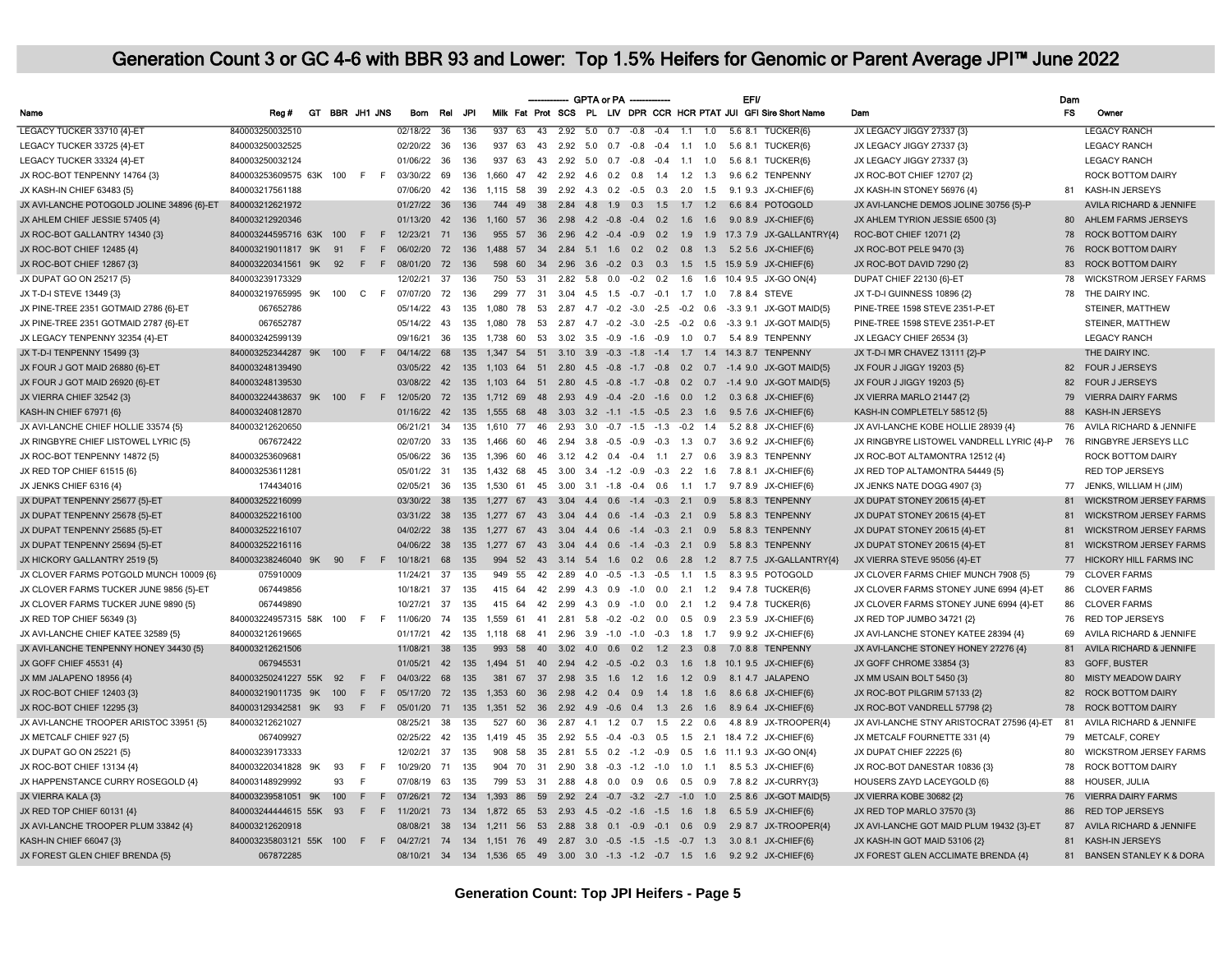|                                      |                         |    |                |              |      |                 |                 |      |                                            |          |                                           |          | GPTA or PA -        |        |                                 |     |             | <b>EFV</b>                                  |                                                                     |                                                 | Dam       |                               |
|--------------------------------------|-------------------------|----|----------------|--------------|------|-----------------|-----------------|------|--------------------------------------------|----------|-------------------------------------------|----------|---------------------|--------|---------------------------------|-----|-------------|---------------------------------------------|---------------------------------------------------------------------|-------------------------------------------------|-----------|-------------------------------|
| Name                                 | Reg#                    |    | GT BBR JH1 JNS |              |      | <b>Bom</b>      | Rel             | .JPI |                                            |          |                                           |          |                     |        |                                 |     |             |                                             | Milk Fat Prot SCS PL LIV DPR CCR HCR PTAT JUI GFI Sire Short Name   | Dam                                             | <b>FS</b> | Owner                         |
| JX DUPAT TENPENNY 25812 {5}-ET       | 840003252216234         |    |                |              |      | 05/08/22        | $\overline{38}$ | 134  | 1.356 59                                   | $-47$    |                                           |          | $2.99$ 4.1 0.8      | $-0.8$ | $\overline{0.0}$                |     | $1.7 \ 0.8$ |                                             | 6.9 8.2 TENPENNY                                                    | JX DUPAT STONEY 20527 {4}-ET                    | 87        | <b>WICKSTROM JERSEY FARMS</b> |
| JX PEAK STACKHOUSE 14433 {5}-ET      | 840003211812318 9K      |    | 92             | F            | F    | 03/02/20        | 71              | 134  | 1,220<br>52                                | 47       | 2.98                                      |          | $4.2 -0.2$          | $-0.6$ | 0.5                             | 4.2 | 0.9         |                                             |                                                                     | 5.8 6.9 JX-STACKHOUSE{4} JX ALL LYNNS NIKKI {4} | 85        | UNITED PRIDE DAIRY, LLC       |
| JX MM JADYN 17991 {3}                | 840003245152746 55K     |    | 100            | C.           | - F  | 01/04/22        | 70              | 134  | 1.305<br>69                                | 43       | 2.89                                      |          | $3.7\quad 0.7$      | $-0.6$ | $-0.4$                          | 0.8 | 1.0         | 0.36.9                                      | <b>JADYN</b>                                                        | JX MM KOBE 25847 {2}                            | 78        | MISTY MEADOW DAIRY            |
| JX ROC-BOT CHIEF 12554 {6}           | 840003219011886         |    |                |              |      | 06/16/20        | 35              | 134  | 1.412 61 42 2.89 3.5 -0.6 -0.8 0.1 1.1 1.3 |          |                                           |          |                     |        |                                 |     |             |                                             | 4.9 9.4 JX-CHIEF(6)                                                 | JX ROC-BOT LISTOWEL 10572 {5}                   | 81        | <b>ROCK BOTTOM DAIRY</b>      |
| JX CROSSWIND CHIEF 11944 {5}         | 840003234019144         |    |                |              |      | 05/15/21        | 42              | 134  | 1.125 68                                   |          |                                           |          |                     |        |                                 |     |             |                                             | 42  2.99  3.3  -0.5  -1.3  -1.0  2.0  1.9  10.7  9.5  JX-CHIEF(6)   | JX CROSSWIND AROUND 10264 {4}                   | 79        | <b>CROSSWIND JERSEYS</b>      |
| JX VICTORY 57059 GALLANTRY 62208 {5} | 840003241108739 55K 93  |    |                | F            | F    | 10/10/21        | 71              | 134  |                                            |          |                                           |          |                     |        |                                 |     |             |                                             | 1,082 49 40 3.05 5.4 2.9 -0.1 0.8 2.5 1.6 18.2 7.8 JX-GALLANTRY{4}  | JX VICTORY 47600 CRAZE 57059 {4}                |           | <b>VICTORY FARMS LLC</b>      |
| JX TWIN STAR CHIEF 7558 {5}          | 067487558               |    |                |              |      | 03/05/22 42     |                 | 134  |                                            |          |                                           |          |                     |        |                                 |     |             |                                             | 1,377 53 40 2.90 4.3 -0.6 -0.7 -0.1 1.2 1.6 10.4 8.2 JX-CHIEF{6}    | JX TWIN STAR TOPGUN 5221 {4}                    |           | 80 TWIN STAR DAIRY            |
| JX T-D-I TUCKER 15421 {3}            | 840003245935201 9K      |    | 100            | $\Gamma$     | F    | 02/19/22 67     |                 | 134  |                                            |          |                                           |          |                     |        |                                 |     |             |                                             | 682 39 39 2.92 5.5 1.3 1.1 1.7 2.7 1.0 3.8 7.4 TUCKER(6)            | JX T-D-I DASHIELL 13286 {2}                     | 78        | THE DAIRY INC.                |
| JX ROC-BOT GALLANTRY 14375 {5}       | 840003244595751 63K     |    | 92             | $\mathbf{C}$ |      | F 01/03/22      | 71              | 134  | 658 66                                     |          |                                           |          |                     |        |                                 |     |             |                                             | 39  3.14  5.0  1.1  -1.0  -0.4  2.3  1.2  9.1  7.6  JX-GALLANTRY{4} | JX ROC-BOT CYRUS SHORTWAVE 10855 {4}-ET         | 83        | <b>BAKKER, GERRIT</b>         |
| JX RED TOP CHIEF 60637 {6}           | 840003247092439         |    |                |              |      | 01/24/22        | 41              | 134  | 1,152 59                                   |          |                                           |          |                     |        |                                 |     |             | 39 2.92 4.0 -0.3 -0.7 -0.2 2.1 1.7 10.2 9.3 | JX-CHIEF{6}                                                         | JX RED TOP WOODCHUCK 53305 {5}                  |           | 79 RED TOP JERSEYS            |
| JX ROC-BOT LATITUDE 14668 {4}        | 840003253609482 63K 91  |    |                | $F$ $F$      |      | 03/11/22        | 69              | 134  | 585 58                                     |          |                                           |          |                     |        |                                 |     |             |                                             | 38  2.87  4.6  0.4  0.1  0.0  1.7  1.2  12.7  5.8  LATITUDE         | JX ROC-BOT CHIEF 12194 {3}                      |           | ROCK BOTTOM DAIRY             |
| JX CAL-MART JORDAN BOOSH 2894 {6}-ET | 840003250241465         |    |                |              |      | 05/02/22        | 36              | 134  | 427<br>62                                  | 38       |                                           |          |                     |        | 2.88 3.6 0.3 0.4 1.2 3.9 1.1    |     |             |                                             | 6.2 7.5 JORDAN                                                      | JX CAL-MART VERIZON BABE 1754 {5}-ET            |           | <b>MARTIN DAIRY LLC</b>       |
| JX VICTORY 44471 CHIEF 56634 {4}     | 840003151455598 14K 91  |    |                | $F$ F        |      | 09/26/19        | 73              | 134  | 1.281<br>63                                | 37       |                                           |          |                     |        | 2.83 4.0 0.6 -1.1 -0.7 0.4 1.5  |     |             |                                             | 8.8 5.9 JX-CHIEF{6}                                                 | JX VICTORY 40374 MACKENZIE 44471 {3}            |           | VICTORY FARMS LLC             |
| JX KASH-IN CHIEF 67130 {3}           | 840003240812029         |    |                |              |      | 09/17/21        | 42              | 134  | 1.096                                      |          |                                           |          |                     |        |                                 |     |             |                                             | 64 37 2.89 4.6 -0.9 -0.6 0.0 1.9 1.7 9.4 9.0 JX-CHIEF{6}            | JX KASH-IN STONEY 57217 {2}                     |           | 85 KASH-IN JERSEYS            |
| JX STRACK-VIEW CHIEF LILIANA {6}     | 067507516               |    |                |              |      | 01/22/22 41     |                 | 134  |                                            |          |                                           |          |                     |        |                                 |     |             |                                             | 1,262 74 36 2.97 4.3 0.4 -1.6 -1.3 0.9 2.0 13.6 9.5 JX-CHIEF{6}     | JX STRACK-VIEW STEVE 7212 {5}                   |           | STRACK-VIEW FARMS LLC         |
| JX AHLEM STONEY VETTE 63026 {4}      | 840003252223157         |    |                |              |      | 12/26/21        | 42              | 134  |                                            |          |                                           |          |                     |        |                                 |     |             |                                             | 1.027 61 36 2.91 4.9 0.4 -0.9 -0.3 2.4 1.4 5.4 8.3 JX-STONEY(3)     | AHLEM CHIEF VETTE 57832                         |           | 73 AHLEM FARMS PARTNERSHIP    |
| JX ROC-BOT CHIEF 11803 {4}           | 840003213787148         | 9K | 92             | F            | F    | 12/27/19        | 72              | 134  | 1.386<br>62                                |          | 35  2.90  3.7  -1.5  0.1  0.5  0.4        |          |                     |        |                                 |     | 1.8         |                                             | 15.4 6.7 JX-CHIEF(6)                                                | JX ROC-BOT CRAZE 10004 {3}                      | 83        | <b>ROCK BOTTOM DAIRY</b>      |
| JX ROWLEYS 2202 JIGGY 2730 {5}       | 840003225255678 58K     |    | 92             | F            |      | F 09/22/20      | 74              | 134  |                                            |          |                                           |          |                     |        |                                 |     |             |                                             | 435 64 35 2.85 4.7 0.8 -0.5 -0.1 1.9 1.5 12.5 7.7 JX-JIGGY{6}       | JX ROWLEYS 1811 STONEY 2202 {4}-ET              | 77        | ROWLEY, STEVE                 |
| JX PINNACLE TUCKER 8236 (5)          | 840003246935630         |    |                |              |      | 05/10/22 30     |                 | 134  | 569 62 35 2.93 3.9 1.3 0.4 0.5 0.7 1.0     |          |                                           |          |                     |        |                                 |     |             | $7.2$ 8.1                                   | TUCKER(6)                                                           | JX DREAM VIEW ANTERO 5831 {4}                   | 79        | PINNACLE DAIRY, LP            |
| JX AHLEM DIMITRI TARA 62046 {5}      | 840003240230244 55K     |    | 92             | $\mathsf{C}$ | F    | 08/16/21        | 71              | 134  |                                            |          |                                           |          |                     |        |                                 |     |             |                                             | 86 42 28 2.85 6.4 1.0 -1.6 -0.8 3.2 1.8 26.6 7.7 DIMITRI-P          | JX AHLEM STEPH TARA 54418 {4}-P                 | 80        | AHLEM FARMS PARTNERSHIP       |
| JX VIERRA FLO {4}                    | 840003242639561         | 9K | 91             | F            | F.   | 09/30/21        | 68              | 133  | 1.748 61                                   | 65       |                                           |          |                     |        | 2.92 2.2 -0.8 -1.4 -1.2 1.7 1.0 |     |             |                                             | 2.1 6.5 SPIRAL                                                      | JX TWINRIDGE FEARLESS {3}-ET                    | 81        | <b>VIERRA DAIRY FARMS</b>     |
| ROC-BOT TENPENNY 14255 {3}           | 840003244595631 63K     |    | 100            | -F           | -F   | 12/03/21        | 70              | 133  | 1.955<br>59                                | 53       |                                           | 2.98 4.6 |                     |        | $-0.9$ $-1.8$ $-1.3$ 0.6        |     | 0.9         | 2.9 7.7                                     | <b>TENPENNY</b>                                                     | ROC-BOT CHIEF 12072 {2}                         | 76        | ROCK BOTTOM DAIRY             |
| JX ROC-BOT TENPENNY 14839 {3}        | 840003253609649 63K     |    | 93             | $\mathbf{C}$ | - F  | 04/21/22        | 68              | 133  | 1.629<br>67                                | 49       |                                           |          | $3.04$ $3.5$ $-1.0$ |        | $-1.6$ $-1.2$ 0.3               |     | 0.8         |                                             | 4.9 5.4 TENPENNY                                                    | JX ROC-BOT CHIEF 12768 {2}                      |           | <b>ROCK BOTTOM DAIRY</b>      |
| T-D-I JALAPENO 15583 {3}             | 840003250655755         |    |                |              |      | 05/24/22        | 37              | 133  | 1,091<br>59                                | 49       |                                           |          |                     |        | 2.83 4.1 0.7 -1.2 -0.2 1.6 0.7  |     |             |                                             | 2.2 9.4 JALAPENO                                                    | T-D-I JIGGY 13460 {2}                           |           | THE DAIRY INC.                |
| JX VIERRA BEASLEY {3}                | 840003224439630 9K      |    | 100            | $F$ $F$      |      | 07/05/21        | 69              | 133  | 921<br>59                                  |          | 47 3.02 4.8 0.0 -2.2 -1.8 1.0 1.2         |          |                     |        |                                 |     |             |                                             | 6.6 8.7 JX-GALLANTRY{4}                                             | JX VDF TOM BRADY 20709 {2}                      | 79        | <b>VIERRA DAIRY FARMS</b>     |
| RED TOP CHIEF 61571 {6}              | 840003253611337         |    |                |              |      | 05/07/22        | 32              | 133  | 1.353 66                                   |          | 47 3.03 3.0 -0.7 -1.5 -0.9 1.9            |          |                     |        |                                 |     | 1.8         |                                             | 10.0 8.0 JX-CHIEF{6}                                                | JX RED TOP AROUND 54991 {5}                     |           | <b>RED TOP JERSEYS</b>        |
| <b>VIERRA CHIEF 32578 {3}</b>        | 840003224438673 9K      |    | 100            | F            | F    | 12/11/20        | 73              | 133  | 1,679 53 46 2.97 4.2 -0.9 -1.1 0.0 2.0 1.5 |          |                                           |          |                     |        |                                 |     |             |                                             | 7.1 8.1 JX-CHIEF{6}                                                 | VDF MACKENZIE JACKLYN 20283 {2}                 |           | 76 VIERRA DAIRY FARMS         |
| JX T-D-I ORBICULARIS 15314 {3}       | 840003245935667 9K      |    | 100            | F            | $-F$ | 01/08/22 68     |                 | 133  |                                            |          |                                           |          |                     |        |                                 |     |             |                                             | 569 56 45 2.96 1.5 -0.1 0.6 1.8 3.4 1.0 12.1 8.1 ORBICULARIS        | JX T-D-I PINE 13027 {2}                         | 82        | THE DAIRY INC.                |
| JX NYMAN ALTASASSO 96743 {5}         | 174703431               |    |                |              |      | 03/31/22 28     |                 | 133  |                                            |          |                                           |          |                     |        |                                 |     |             |                                             | 1,168 57 45 2.99 2.5 1.2 -0.2 0.5 2.1 1.2 10.2 7.6 JX-ALTASASSO{4}  | NYMAN SCORPION 48109 {4}                        | 82        | <b>NYMAN BROS</b>             |
| JX JENKS CHIEF 6364 {5}              | 174434418               |    |                |              |      | 03/16/21 35     |                 | 133  |                                            |          |                                           |          |                     |        |                                 |     |             |                                             | 1.311 63 44 2.94 3.4 -1.3 -1.0 -0.9 0.8 2.0 10.5 9.2 JX-CHIEF(6)    | JX JENKS PATRON 5012 {4}                        |           | 82 JENKS, WILLIAM H (JIM)     |
| JX RED TOP CHIEF 61397 {5}           | 840003252218919         |    |                |              |      | 04/20/22        | 31              | 133  | 1.465<br>63                                |          | 43  2.95  3.5  -1.0  -0.9  -0.4  1.8  1.5 |          |                     |        |                                 |     |             |                                             | 7.3 8.3 JX-CHIEF{6}                                                 | JX RED TOP HITTER 54530 {4}                     |           | <b>RED TOP JERSEYS</b>        |
| JX TRUTTMANN RAZOR SHARP 2628 {4}    | 840003251817059 65K 92  |    |                | F F          |      | 03/30/22        | 67              | 133  | 868<br>65                                  |          |                                           |          |                     |        |                                 |     |             |                                             | 43 2.88 4.5 0.5 -1.1 -0.5 2.4 0.2 -1.8 4.9 RAZOR SHARP              | JX TRUTTMANN STACKHOUSE 2132 {3}                |           | TRUTTMANN, DAN                |
| JX JENKS CHIEF 5867 {4}              | 174159205               |    |                |              |      | 04/09/20        | 36              | 133  | 1.665<br>49                                |          | 42  2.96  4.8  1.1  -0.2  0.0  1.1  1.8   |          |                     |        |                                 |     |             |                                             | 9.6 9.8 JX-CHIEF{6}                                                 | JX JENKS AVON 5100 {3}                          | 82        | JENKS, WILLIAM H (JIM)        |
| JX JENKS CHIEF 6339 (5)              | 174434182               |    |                |              |      | 02/18/21        | 36              | 133  | 1.277 67                                   |          |                                           |          |                     |        |                                 |     |             |                                             | 42 2.92 3.1 -1.7 -1.4 -1.5 0.2 1.9 11.3 9.4 JX-CHIEF(6)             | JX JENKS PATRON 4932 {4}                        | 83        | JENKS, WILLIAM H (JIM)        |
| JX SANDCREEKS CHIEF 14574 {5}        | 840003243273020         |    |                |              |      | 10/26/21        | 34              | 133  |                                            |          |                                           |          |                     |        |                                 |     |             |                                             | 1,238 63 41 3.03 4.4 -0.4 -1.0 -0.8 1.2 2.2 14.4 5.3 JX-CHIEF(6)    | JX SAND CREEK ACHIEVER 12502 {4}                | 82        | SAND CREEK DAIRY LLC          |
| JX JER-Z-BOYZ TUCKER 81006 {5}-ET    | 174626747               |    |                |              |      | 01/17/22 37     |                 | 133  | 803 61 40 2.98 4.0 2.1 0.2 0.7 0.9 1.0     |          |                                           |          |                     |        |                                 |     |             |                                             | 6.0 8.3 TUCKER{6}                                                   | JX JER-Z-BOYZ STONEY 67021 {4}                  | 84        | JER-Z-BOYZ                    |
| POULIN CHIEF L PARSON {3}            | 076101275 9K 100        |    |                | F            | F    | 10/07/21 71     |                 | 133  |                                            |          |                                           |          |                     |        |                                 |     |             |                                             | 1,276 80 39 2.99 3.0 -0.5 -1.5 -1.1 0.8 1.2 6.4 7.5 JX-CHIEF{6}     | POULIN SKYLER L PASTURE 912 {2}                 |           | <b>POULIN FARMS</b>           |
| JX UNITED PRIDE CHIEF 15006 {3}      | 840003221308103         |    | 100            |              |      | 08/08/20        | 36              | 133  | 1.251                                      | 60<br>39 |                                           |          |                     |        | 2.91 3.0 -0.4 -0.2 0.4 1.8 1.6  |     |             | 10.78.4                                     | JX-CHIEF{6}                                                         | JX UNITED PRIDE WORLD CUP 11152 {2}             |           | UNITED PRIDE DAIRY, LLC       |
| JX ROC-BOT CHIEF 12524 {3}           | 840003219011856 9K      |    | 100            | $\mathbf{C}$ |      | F 06/09/20      | 73              | 133  |                                            |          |                                           |          |                     |        |                                 |     |             |                                             | 1,219 64 38 2.93 3.0 -0.6 -0.7 -0.8 0.1 2.3 20.0 8.1 JX-CHIEF{6}    | JX ROC-BOT MACKENZIE 8002 {2}                   | 90        | <b>ROCK BOTTOM DAIRY</b>      |
| SANDCREEKS CHIEF 14602 {3}           | 840003243273048 55K 100 |    |                | F            | $-F$ | 11/02/21        | 73              | 133  | 981<br>65                                  |          |                                           |          |                     |        |                                 |     |             |                                             | 38 2.91 4.1 0.0 -0.4 -0.2 0.9 1.9 12.2 7.5 JX-CHIEF{6}              | SAND CREEK DASHIELL 12565 {2}                   | 81        | SAND CREEK DAIRY LLC          |
| JX RED TOP STONEY 60060 {4}          | 840003244444544         |    |                |              |      | 11/09/21        | 35              | 133  | 62<br>801                                  | 38       |                                           |          | 2.91 4.6 0.6        |        | $-0.8$ 0.1                      |     | $1.8$ 1.5   |                                             | 9.3 9.0 JX-STONEY(3)                                                | JX RED TOP CHIEF 52803 {6}                      |           | 82 RED TOP JERSEYS            |
| LEGACY TUCKER 33985 {5}-ET           | 840003250032785         |    |                |              |      | 03/27/22 36     |                 | 133  | 826 47                                     |          | 37  2.93  5.8  2.2  -0.2  0.4  1.2  1.0   |          |                     |        |                                 |     |             |                                             | 8.5 8.4 TUCKER{6}                                                   | LEGACY DEMOS 28223 {4}-P                        |           | <b>LEGACY RANCH</b>           |
| LEGACY TUCKER 33735 {5}-ET           | 840003250032535         |    |                |              |      | 02/21/22 36     |                 | 133  | 826 47                                     |          | 37  2.93  5.8  2.2  -0.2  0.4  1.2  1.0   |          |                     |        |                                 |     |             |                                             | 8.5 8.4 TUCKER{6}                                                   | LEGACY DEMOS 28223 {4}-P                        |           | <b>LEGACY RANCH</b>           |
| LEGACY TUCKER 33740 {5}-ET           | 840003250032540         |    |                |              |      | 02/22/22 36     |                 | 133  | 826 47                                     |          | 37  2.93  5.8  2.2  -0.2  0.4  1.2  1.0   |          |                     |        |                                 |     |             |                                             | 8.5 8.4 TUCKER{6}                                                   | LEGACY DEMOS 28223 {4}-P                        |           | <b>LEGACY RANCH</b>           |
| LEGACY TUCKER 33741 (5)-ET           | 840003250032541         |    |                |              |      | 02/22/22 36     |                 | 133  | 826<br>47                                  | 37       |                                           |          |                     |        | 2.93 5.8 2.2 -0.2 0.4 1.2 1.0   |     |             | 8.5 8.4                                     | TUCKER(6)                                                           | LEGACY DEMOS 28223 {4}-P                        |           | <b>LEGACY RANCH</b>           |
| LEGACY TUCKER 33749 {5}-ET           | 840003250032549         |    |                |              |      | 02/22/22        | 36              | 133  | 826 47                                     |          | 37  2.93  5.8  2.2  -0.2  0.4  1.2  1.0   |          |                     |        |                                 |     |             |                                             | 8.5 8.4 TUCKER{6}                                                   | LEGACY DEMOS 28223 {4}-P                        |           | <b>LEGACY RANCH</b>           |
| JX GOLD MEDAL MAHOMES 49959 {6}      | 840003244698051         |    |                |              |      | 04/15/22 37     |                 | 133  | 727 72 34 2.90 3.6 0.4 -0.5 0.5 2.1 0.8    |          |                                           |          |                     |        |                                 |     |             |                                             | 1.8 8.5 MAHOMES                                                     | JX AHLEM BROTHERS BUTKUS 46365 {5}              |           | AHLEM, GRANT                  |
| FOUR J TUCKER 26754 {6}              | 840003248139364         |    |                |              |      | 02/22/22 36     |                 | 133  | 758<br>44                                  |          |                                           |          |                     |        |                                 |     |             |                                             | 33  2.95  5.1  1.1  0.9  1.9  2.2  1.3  11.0  8.3  TUCKER{6}        | FOUR J CHROME 19339 {5}                         |           | 76 FOUR J JERSEYS             |
| JX HILMAR CIRCLE 27831 {4}           | 840003221320535 9K 92   |    |                | F            |      | F 01/05/22 68   |                 | 133  |                                            |          |                                           |          |                     |        |                                 |     |             |                                             | 1.082 54 26 2.82 4.6 0.2 0.4 0.3 1.6 1.4 13.0 7.5 JX-CIRCLE(5)      | JX BAMBOO RAIDER RAIDERETTE {3}-P               |           | 83 AHLEM, CHARLES             |
| JX ROC-BOT TENPENNY 14429 {3}        | 840003244595805 63K 100 |    |                |              |      | F F 01/18/22 69 |                 |      |                                            |          |                                           |          |                     |        |                                 |     |             |                                             | 132 2,125 50 60 2.98 4.3 -1.7 -0.9 0.1 2.2 0.8 3.2 6.7 TENPENNY     | JX ROC-BOT CHIEF 12232 {2}                      |           | ROCK BOTTOM DAIRY             |
|                                      |                         |    |                |              |      |                 |                 |      |                                            |          |                                           |          |                     |        |                                 |     |             |                                             |                                                                     |                                                 |           |                               |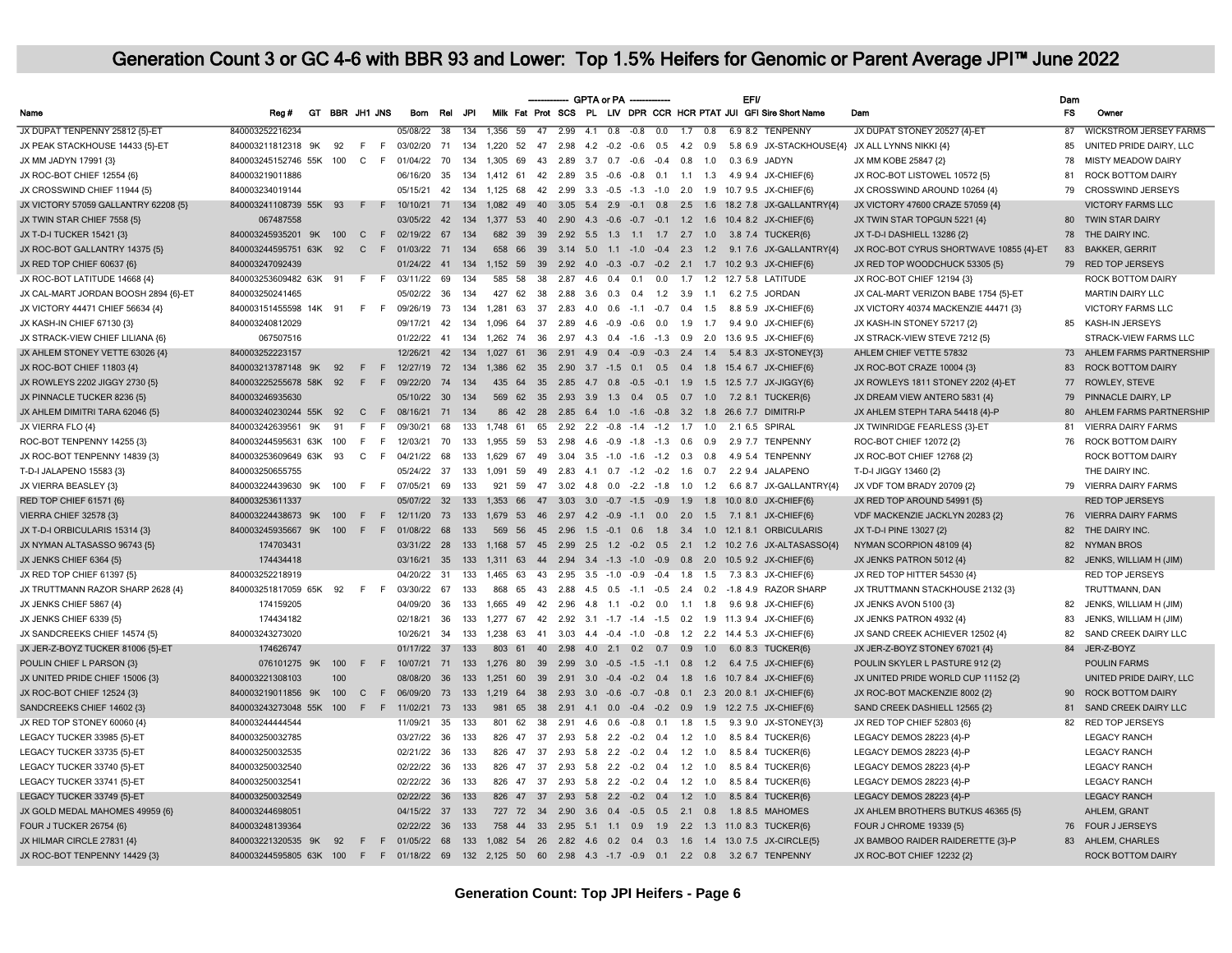|                                          |                         |     |             |       |      |                 |     |     |                                                |          |                                          | GPTA or PA -                      |                                         |           |     | <b>EFV</b>    |                                                                      |                                                                                              | Dam       |                               |
|------------------------------------------|-------------------------|-----|-------------|-------|------|-----------------|-----|-----|------------------------------------------------|----------|------------------------------------------|-----------------------------------|-----------------------------------------|-----------|-----|---------------|----------------------------------------------------------------------|----------------------------------------------------------------------------------------------|-----------|-------------------------------|
| Name                                     | Reg#                    | GT. | BBR JH1 JNS |       |      | Bom             | Rel | JPI |                                                |          |                                          |                                   |                                         |           |     |               | Milk Fat Prot SCS PL LIV DPR CCR HCR PTAT JUI GFI Sire Short Name    | Dam                                                                                          | <b>FS</b> | Owner                         |
| JX T-D-I TENPENNY 14694 {3}              | 840003233675430 9K      |     | 100         | F     |      | 05/30/21        | 68  | 132 | 1.592 80                                       | 53       |                                          | $3.16$ $2.0$ $-0.5$ $-1.2$ $-0.6$ |                                         | 0.3       | 0.3 |               | -3.7 7.6 TENPENNY                                                    | JX T-D-I KOBE 12051 {2}                                                                      |           | 79 THE DAIRY INC.             |
| JX ROC-BOT HERITAGE 14645 {3}            | 840003253609462 63K 100 |     |             |       |      | F F 03/06/22 69 |     | 132 | 1.666 76                                       |          |                                          |                                   |                                         |           |     |               | 52 3.02 2.2 0.4 -1.4 -0.9 2.1 1.5 10.3 7.0 HERITAGE(6)               | JX ROC-BOT CHIEF 12378 {2}                                                                   |           | <b>ROCK BOTTOM DAIRY</b>      |
| JX TWIN STAR CHIEF 7625 {6}              | 067487625               |     |             |       |      | 04/08/22        | 41  | 132 | 1.649                                          | 67<br>51 |                                          |                                   | 3.03 3.6 -1.1 -1.1 -0.1 2.0 1.5         |           |     |               | 6.9 8.0 JX-CHIEF{6}                                                  | JX TWIN STAR VICEROY 6094 {5}                                                                |           | TWIN STAR DAIRY               |
| JX TAYLOR BROTHERS CHIEF 9554 (5)        | 840003231727078 9K      |     | 92          | F.    | - F  | 03/08/21        | 72  | 132 | 1.779 45                                       |          |                                          |                                   |                                         |           |     |               | 45 3.04 3.9 -0.1 0.3 0.3 2.1 2.0 17.6 6.9 JX-CHIEF(6)                | JX TAYLOR BROTHERS ACHIEVER 8733 441-ET                                                      | 77        | <b>TAYLOR BROTHERS</b>        |
| ROC-BOT TENPENNY 14424 {3}               | 840003244595800 63K 100 |     |             | F     | $-F$ | 01/17/22        | 69  | 132 | 1,532 54 45 3.01 4.2 0.0 0.0 0.5 2.2 0.4       |          |                                          |                                   |                                         |           |     |               | 1.1 6.6 TENPENNY                                                     | ROC-BOT CHIEF 12213 {2}                                                                      | 76        | <b>ROCK BOTTOM DAIRY</b>      |
| RED TOP CHIEF 56020 {5}                  | 840003224956986         |     |             |       |      | 10/11/20 37     |     |     |                                                |          |                                          |                                   |                                         |           |     |               | 132 1,528 60 45 2.99 3.7 -0.8 -0.4 0.3 0.7 1.2 7.0 9.2 JX-CHIEF(6)   | RED TOP VICEROY 37571 {4}                                                                    | 78        | RED TOP JERSEYS               |
| JX DUPAT TENPENNY 25537 {5}-ET           | 840003252215959         |     |             |       |      | 02/25/22 38     |     |     | 132 1,038 62 45 3.05 4.0 0.4 -1.4 -0.6 1.5 0.8 |          |                                          |                                   |                                         |           |     |               | 9.0 8.4 TENPENNY                                                     | JX DUPAT STONEY 20303 {4}-P-ET                                                               | 86        | <b>WICKSTROM JERSEY FARMS</b> |
| JX DUPAT TENPENNY 25514 {5}-ET           | 840003252215936         |     |             |       |      | 02/14/22 38     |     | 132 | 1.038 62 45 3.05 4.0 0.4 -1.4 -0.6 1.5 0.8     |          |                                          |                                   |                                         |           |     | 9084          | <b>TENPENNY</b>                                                      | JX DUPAT STONEY 20303 {4}-P-ET                                                               | 86        | <b>WICKSTROM JERSEY FARMS</b> |
| JX DUPAT TENPENNY 25516 {5}-ET           | 840003252215938         |     |             |       |      | 02/15/22 38     |     | 132 | 1,038 62 45 3.05 4.0 0.4 -1.4 -0.6 1.5 0.8     |          |                                          |                                   |                                         |           |     |               | 9.0 8.4 TENPENNY                                                     | JX DUPAT STONEY 20303 {4}-P-ET                                                               | 86        | <b>WICKSTROM JERSEY FARMS</b> |
| JX DUPAT TENPENNY 25822 {5}-ET           | 840003252216244         |     |             |       |      | 05/10/22 38     |     | 132 | 1,038 62 45 3.05 4.0 0.4 -1.4 -0.6 1.5 0.8     |          |                                          |                                   |                                         |           |     |               | 9.0 8.4 TENPENNY                                                     | JX DUPAT STONEY 20303 {4}-P-ET                                                               | 86        | <b>WICKSTROM JERSEY FARMS</b> |
| JX DUPAT TENPENNY 25788 {5}-ET           | 840003252216210         |     |             |       |      | 05/03/22 38     |     | 132 | 1,038 62 45 3.05 4.0 0.4 -1.4 -0.6 1.5 0.8     |          |                                          |                                   |                                         |           |     |               | 9.0 8.4 TENPENNY                                                     | JX DUPAT STONEY 20303 {4}-P-ET                                                               | 86        | <b>WICKSTROM JERSEY FARMS</b> |
| JX DUPAT TENPENNY 25806 {5}-ET           | 840003252216228         |     |             |       |      | 05/07/22 38     |     | 132 | 1,038 62 45 3.05 4.0 0.4 -1.4 -0.6 1.5 0.8     |          |                                          |                                   |                                         |           |     |               | 9.0 8.4 TENPENNY                                                     | JX DUPAT STONEY 20303 {4}-P-ET                                                               | 86        | <b>WICKSTROM JERSEY FARMS</b> |
| JX ROC-BOT TENPENNY 14306 {3}            | 840003244595682         |     |             |       |      | 12/14/21 37     |     | 132 | 1,326 56 44 2.96 3.8 -0.5 -0.9 0.1 2.3 0.6     |          |                                          |                                   |                                         |           |     |               | 4.2 8.9 TENPENNY                                                     | JX ROC-BOT CHIEF 12109 {2}                                                                   | 75        | ROCK BOTTOM DAIRY             |
| JX T-D-I CIRCLE 15234 {3}                | 840003245936306 9K 92   |     |             | $F$ F |      | 11/23/21        | 68  | 132 | 1.449 66 42 2.94 3.7 0.7 0.3 0.8               |          |                                          |                                   |                                         | $1.9$ 0.5 |     |               | -1.3 6.5 JX-CIRCLE{5}                                                | JX T-D-I STEVE 12801 {2}                                                                     |           | THE DAIRY INC.                |
| JX RED TOP CHIEF 61516 (6)               | 840003253611282         |     |             |       |      | 05/01/22 32     |     | 132 | 1.148 58 41 2.93 3.2 -1.0 -0.2 0.4 1.8 1.3     |          |                                          |                                   |                                         |           |     |               | 9.9 8.6 JX-CHIEF(6)                                                  | JX RED TOP PINE 54740 (5)                                                                    |           | <b>RED TOP JERSEYS</b>        |
| RED TOP CHIEF 61093 {6}                  | 840003252218615         |     |             |       |      | 03/20/22        | 32  | 132 | 1,333 52 41 2.97 3.7 -1.0 -0.6 0.3 2.7 1.6     |          |                                          |                                   |                                         |           |     |               | 9.5 8.0 JX-CHIEF{6}                                                  | JX RED TOP CALVIN 53984 {5}                                                                  |           | 80 RED TOP JERSEYS            |
| JX JER-Z-BOYZ CHIEF 76172 {5}            | 174161437               |     |             |       |      | 10/25/20        | 34  | 132 | 1,376 60 40 2.99 3.8 0.2 -0.1 0.9 1.5 1.5      |          |                                          |                                   |                                         |           |     |               | 8.5 9.6 JX-CHIEF{6}                                                  | JX JER-Z-BOYZ PECOS 67001 {4}                                                                |           | JER-Z-BOYZ                    |
| JX RED TOP CLAPTON 61182 {5}             | 840003252218704         |     |             |       |      | 03/27/22 37     |     |     |                                                |          |                                          |                                   |                                         |           |     |               | 132 1,217 68 40 2.97 3.5 0.3 -0.6 -0.2 2.2 0.6 2.2 8.0 JX-CLAPTON{4} | RED TOP CHIEF 54339 {6}                                                                      |           | <b>RED TOP JERSEYS</b>        |
| JX HICKORY STEVE 17829 {6}               | 840003230419812         |     |             |       |      | 04/08/21 42     |     | 132 | 919 81 40 2.99 4.2 0.0 -2.8 -2.4 1.7 1.4       |          |                                          |                                   |                                         |           |     | 6.0 9.9 STEVE |                                                                      | JX PROGENESIS CHIEF 13740 {5}-ET                                                             | 81        | <b>HICKORY HILL FARMS INC</b> |
| JX AVI-LANCHE TROOPER KESSI 34867 {5}-ET | 840003212621943         |     |             |       |      | 01/21/22 37     |     | 132 |                                                |          |                                          |                                   |                                         |           |     |               | 531 77 40 2.96 3.0 0.6 -1.2 -0.4 0.9 1.0 3.1 8.0 JX-TROOPER{4}       | JX AVI-LANCHE STONEY KESSIE 27657 {4}                                                        | 80        | AVILA RICHARD & JENNIFE       |
| JX AVI-LANCHE TROOPER KESSI 34821 {5}-ET | 840003212621897         |     |             |       |      | 01/14/22 37     |     | 132 |                                                |          |                                          |                                   |                                         |           |     |               | 531 77 40 2.96 3.0 0.6 -1.2 -0.4 0.9 1.0 3.1 8.0 JX-TROOPER{4}       | JX AVI-LANCHE STONEY KESSIE 27657 {4}                                                        |           | 80 AVILA RICHARD & JENNIFE    |
| JX JENKS CHIEF 6157 {4}                  | 174432564               |     |             |       |      | 10/19/20 35     |     | 132 | 1.185 58                                       | 40       |                                          |                                   | 3.06 3.6 -0.6 -0.5 0.7 2.0 1.9          |           |     |               | 12.6 9.2 JX-CHIEF{6}                                                 | JX JENKS NATE DOGG 5350 {3}                                                                  | 83        | JENKS, WILLIAM H (JIM)        |
| FOUR J TUCKER 27068 {6}                  | 840003253842648         |     |             |       |      | 03/25/22        | 36  | 132 | 755 55                                         |          | 39 2.93 4.5 1.6 0.3 0.7 1.1 1.0          |                                   |                                         |           |     |               | 7.9 8.0 TUCKER{6}                                                    | FOUR J JIGGY 19124 {5}                                                                       |           | FOUR J JERSEYS                |
| JX D&E CHIEF VIRTUE 33478 {5}            | 840003212620554         |     |             |       |      | 06/02/21        | 41  | 132 | 1,553 63                                       | 39       | 2.91 3.8 -1.1 -0.7 -0.3 1.7 1.8          |                                   |                                         |           |     |               | 11.9 9.3 JX-CHIEF{6}                                                 | JX D&E KENTON VIRTUE 28884 {4}-ET                                                            |           | 74 D & E JERSEYS              |
| JX KASH-IN CHIEF 63709 {5}               | 840003217561414         |     |             |       |      | 07/28/20        | 36  | 132 |                                                |          |                                          |                                   |                                         |           |     |               | 1,237 55 39 2.89 3.8 -0.1 0.2 0.6 1.3 1.7 7.1 8.9 JX-CHIEF(6)        | JX KASH-IN PRIAPUS 57261 {4}                                                                 | 84        | KASH-IN JERSEYS               |
| JX FOUR J TUCKER 27199 {6}               | 840003253842779         |     |             |       |      | 04/07/22 36     |     | 132 |                                                |          | 809 56 39 2.96 4.5 1.2 -0.4 0.4 2.8 1.2  |                                   |                                         |           |     |               | 8.9 8.0 TUCKER{6}                                                    | JX FOUR J ALTAMONTRA 19987 {5}-P                                                             |           | 79 FOUR J JERSEYS             |
| HICKORY CHIEF 14847 {3}                  | 840003130848421 9K 100  |     |             | $F$ F |      | 03/07/20 71     |     | 132 |                                                |          |                                          |                                   |                                         |           |     |               | 1,360 63 38 2.80 3.0 0.2 -0.1 0.6 1.1 1.5 12.8 7.0 JX-CHIEF(6)       | HICKORY BARRICADE 13027 {2}                                                                  |           | 75 HICKORY HILL FARMS INC     |
| JX RED TOP CLAPTON 61138 {5}             | 840003252218660         |     |             |       |      | 03/24/22 37     |     | 132 |                                                |          |                                          |                                   |                                         |           |     |               | 725 64 38 2.90 3.9 1.1 0.3 0.8 3.1 0.3 -3.5 8.4 JX-CLAPTON(4)        | RED TOP ALTAATHLETE 53266 {6}                                                                |           | 79 RED TOP JERSEYS            |
| JX AHLEM HOOPTIE PAULA 63626 {5}         | 840003252223757         |     |             |       |      | 03/14/22 36     |     | 132 | 598                                            |          | 60 38 2.89 4.3 1.6 -0.7 -0.9 0.5 0.9     |                                   |                                         |           |     |               | 6.0 8.0 JX-HOOPTIE -P(4)                                             | JX AHLEM BUTKUS PAULA 58223 {5}-ET                                                           |           | AHLEM FARMS PARTNERSHIP       |
| JX ROC-BOT CHIEF 12975 {4}               | 840003220341669 9K 92   |     |             |       |      | F F 08/28/20 71 |     | 132 |                                                |          |                                          |                                   |                                         |           |     |               | 1,610 59 37 2.88 4.2 0.5 -0.5 -0.6 1.3 1.3 9.0 5.8 JX-CHIEF(6)       | JX ROC-BOT MULLER 55216 {3}                                                                  |           | 78 ROCK BOTTOM DAIRY          |
| JX JENKS CHIEF 6300 {5}                  | 174433864               |     |             |       |      | 01/24/21        | 35  | 132 | 1,154 61 37 2.92 3.5 -1.0 -0.3 -0.5 0.2 2.1    |          |                                          |                                   |                                         |           |     |               | 11.0 9.1 JX-CHIEF{6}                                                 | JX JENKS PATRON 4919 {4}                                                                     | 83        | JENKS, WILLIAM H (JIM)        |
| JX KASH-IN GOALS 68737 {6}               | 840003251551868         |     |             |       |      | 04/17/22        | 37  | 132 |                                                |          |                                          |                                   |                                         |           |     |               | 1.290 47 36 2.88 5.4 1.1 0.2 0.8 1.9 1.4 7.1 7.4 JX-GOALS-P(5)       | KASH-IN CHIEF 63415                                                                          |           | KASH-IN JERSEYS               |
| JX RED TOP CHIEF 56399 {5}               | 840003224957365 58K     |     | 92          | - F   | F    | 11/10/20        | 73  | 132 | 1,245 65 36 2.92 3.8 -0.2 0.0 0.2 0.5 0.8      |          |                                          |                                   |                                         |           |     |               | 2.8 6.2 JX-CHIEF{6}                                                  | JX RED TOP MILTON 43306 {4}                                                                  | 81        | <b>RED TOP JERSEYS</b>        |
| JX T-D-I CHIEF 14511 {3}                 | 840003233732102 9K      |     | 100         | F.    | F.   | 03/13/21        | 72  |     |                                                |          |                                          |                                   |                                         |           |     |               | 132 1,131 59 36 2.92 3.0 0.2 0.9 1.9 2.2 1.9 16.2 6.4 JX-CHIEF(6)    | JX T-D-I USAIN BOLT 11882 {2}                                                                | 77        | THE DAIRY INC.                |
| JX ROC-BOT CHIEF 12833 {3}               | 840003220341527 9K      |     | 100         | F     |      | F 07/26/20 71   |     | 132 |                                                |          |                                          |                                   |                                         |           |     |               | 1,301 51 34 2.92 4.9 0.4 -0.3 0.5 3.0 2.1 17.2 7.2 JX-CHIEF(6)       | JX ROC-BOT VANDRELL 54829 {2}                                                                | 78        | ROCK BOTTOM DAIRY             |
| JX KASH-IN CHIEF 65595 {3}               | 840003230111280 55K     |     | 100         | F     | F    | 03/01/21 74     |     | 132 |                                                |          | 605 58 31 2.91 3.8 0.3 0.7 0.8 2.8 1.6   |                                   |                                         |           |     |               | 7.4 7.9 JX-CHIEF{6}                                                  | JX KASH-IN CYRUS 59602 {2}                                                                   | 79        | <b>RANCHO TERESITA DAIRY</b>  |
| FOUR J WESTPORT 20898 {3}                | 840003220070260 65K     |     | 100         | E     | F.   | 09/08/20        | 74  | 132 |                                                |          |                                          |                                   |                                         |           |     |               | 222 61 27 2.79 4.0 3.3 0.6 0.4 1.5 0.6 3.9 8.4 JX-WESTPORT(5)        | FOUR J DETERMINATE 22276 {2}                                                                 |           | 77 FOUR J JERSEYS             |
| ROC-BOT TENPENNY 14832 {3}               | 840003253609642 63K     |     | 100         | F     | F.   | 04/18/22 70     |     | 131 | 1,647                                          | 58<br>49 | 3.08 3.2 0.1 0.3 1.4 2.5 0.5             |                                   |                                         |           |     |               | 6.2 7.9 TENPENNY                                                     | ROC-BOT ALTAMONTRA 12799 {2}                                                                 |           | <b>ROCK BOTTOM DAIRY</b>      |
| JX HICKORY TENPENNY 19636 {3}            | 840003247459984 9K      |     | 100         | F     |      | F 01/23/22 67   |     | 131 |                                                |          |                                          |                                   |                                         |           |     |               | 1.616 62 53 3.08 3.9 -0.3 -1.5 -0.7 1.6 0.6 2.4 7.0 TENPENNY         | JX ROC-BOT CHIEF 15072 {2}                                                                   |           | <b>HICKORY HILL FARMS INC</b> |
| JX VIERRA FREUD 34291 {3}                | 840003242639770 9K 100  |     |             | F     |      | F 11/02/21      | 68  | 131 | 871 67                                         |          |                                          |                                   |                                         |           |     |               | 52  2.98  2.2  -1.5  -2.2  -1.7  1.6  1.4  10.7  8.2  JX-FREUD{4}    | <b>VIERRA CHIEF 30798 {2}</b>                                                                |           | <b>VIERRA DAIRY FARMS</b>     |
| JX AVI-LANCHE HOOTIE GERT 34384 {5}      | 840003212621460         |     |             |       |      | 10/31/21        | 37  | 131 | 1.133 81                                       | 51       |                                          |                                   | 3.03 2.7 1.0 -1.8 -1.9 0.1              |           | 0.8 |               | 1.6 9.0 JX-HOOPTIE -P{4}                                             | JX AVI-LANCHE SKYLER GERT 30527 {5}                                                          |           | AVILA RICHARD & JENNIFE       |
| JX METCALF GALLANTRY 952 {5}-ET          | 067409952               |     |             |       |      | 04/02/22 36     |     | 131 | 1,112 71 49 3.06 3.7 0.2 -1.7 -1.5 1.1 0.9     |          |                                          |                                   |                                         |           |     |               | 4.9 7.8 JX-GALLANTRY{4}                                              | JX METCALF JIGGY 570 {6}                                                                     |           | METCALF, COREY                |
| JX RED TOP CHIEF 61469 {6}               | 840003252218991         |     |             |       |      | 04/27/22 32     |     | 131 | 1.519                                          | 49<br>64 |                                          |                                   | $3.00$ $3.0$ $-1.7$ $-0.7$ $-0.1$ $1.5$ |           | 1.6 |               | 8.5 7.7 JX-CHIEF(6)                                                  | JX RED TOP DASHIELL 54791 {5}                                                                |           | <b>RED TOP JERSEYS</b>        |
| JX ABS NORM HENRY 2239 {5}-ET            | 840003223362239 94K 92  |     |             | F F   |      | 12/26/20        | 70  | 131 | 1,111 65                                       |          | 45 3.12 2.4 1.5 0.4 0.2 2.5              |                                   |                                         |           | 1.4 |               | 15.2 6.8 JX-NORM HENRY{4}                                            | JX PINE-TREE ABS 4509 CHARM {4}-ET                                                           | 81        | ENDRES JAZZY JERSEYS          |
| JX AVI-LANCHE JALPENO MARVELL 34713 {6}  | 840003212621789         |     |             |       |      | 12/24/21        | 37  | 131 | 665 50                                         |          | 44 2.91 3.0 -0.3 0.2 1.2                 |                                   |                                         | $3.4$ 1.0 |     | $9.3$ 9.1     | <b>JALAPENO</b>                                                      | JX AVI-LANCHE PINE 52882 MARVELL {5}-ET                                                      |           | AVILA RICHARD & JENNIFE       |
| JX AVI-LANCHE LOOT HONEY 31554 {5}       | 840003212618630         |     |             |       |      | 08/15/20 42     |     | 131 |                                                |          | 642 75 44 3.07 2.8 -0.2 -0.1 0.3 1.4 1.1 |                                   |                                         |           |     | 6.8 8.6 LOOT  |                                                                      | JX AVI-LANCHE STONEY HONEY 27276 {4}                                                         |           | 81 AVILA RICHARD & JENNIFE    |
| JX RED TOP ALTAGALADON 61455 {6}         | 840003252218977         |     |             |       |      | 04/26/22 36     |     | 131 |                                                |          |                                          |                                   |                                         |           |     |               |                                                                      | 1,205 64 43 2.95 3.2 -1.6 -0.1 0.5 3.1 1.2 7.7 7.0 JX-ALTAGALADON{5} RED TOP CHIEF 53890 {6} |           | <b>RED TOP JERSEYS</b>        |
| JX NYMAN ALTAGALADON 37767 {4}           | 174702458               |     |             |       |      | 03/17/22 30     |     | 131 |                                                |          | 843 71 42 3.07 3.7 0.2 -0.7 -0.4 2.3 0.8 |                                   |                                         |           |     |               |                                                                      | 2.6 8.0 JX-ALTAGALADON{5} NYMAN STEVE 33269 {3}                                              |           | 85 LIVE OAK DAIRY             |
| JX JENKS CHIEF 6264 {5}                  | 174433574               |     |             |       |      | 12/31/20 35     |     |     |                                                |          |                                          |                                   |                                         |           |     |               | 131 1,190 69 39 2.93 3.0 -1.7 -1.3 -1.5 0.2 1.7 8.4 9.2 JX-CHIEF(6)  | JX JENKS PATRON 5355 {4}                                                                     |           | JENKS, WILLIAM H (JIM)        |
| FOUR J TUCKER 26077 {5}                  | 840003248138687         |     |             |       |      | 12/20/21 36 131 |     |     |                                                |          |                                          |                                   |                                         |           |     |               | 808 55 39 2.90 4.6 1.5 -0.7 0.2 1.8 0.9 5.5 8.9 TUCKER{6}            | FOUR J JIGGY 18866 {4}                                                                       |           | 83 FOUR J JERSEYS             |
|                                          |                         |     |             |       |      |                 |     |     |                                                |          |                                          |                                   |                                         |           |     |               |                                                                      |                                                                                              |           |                               |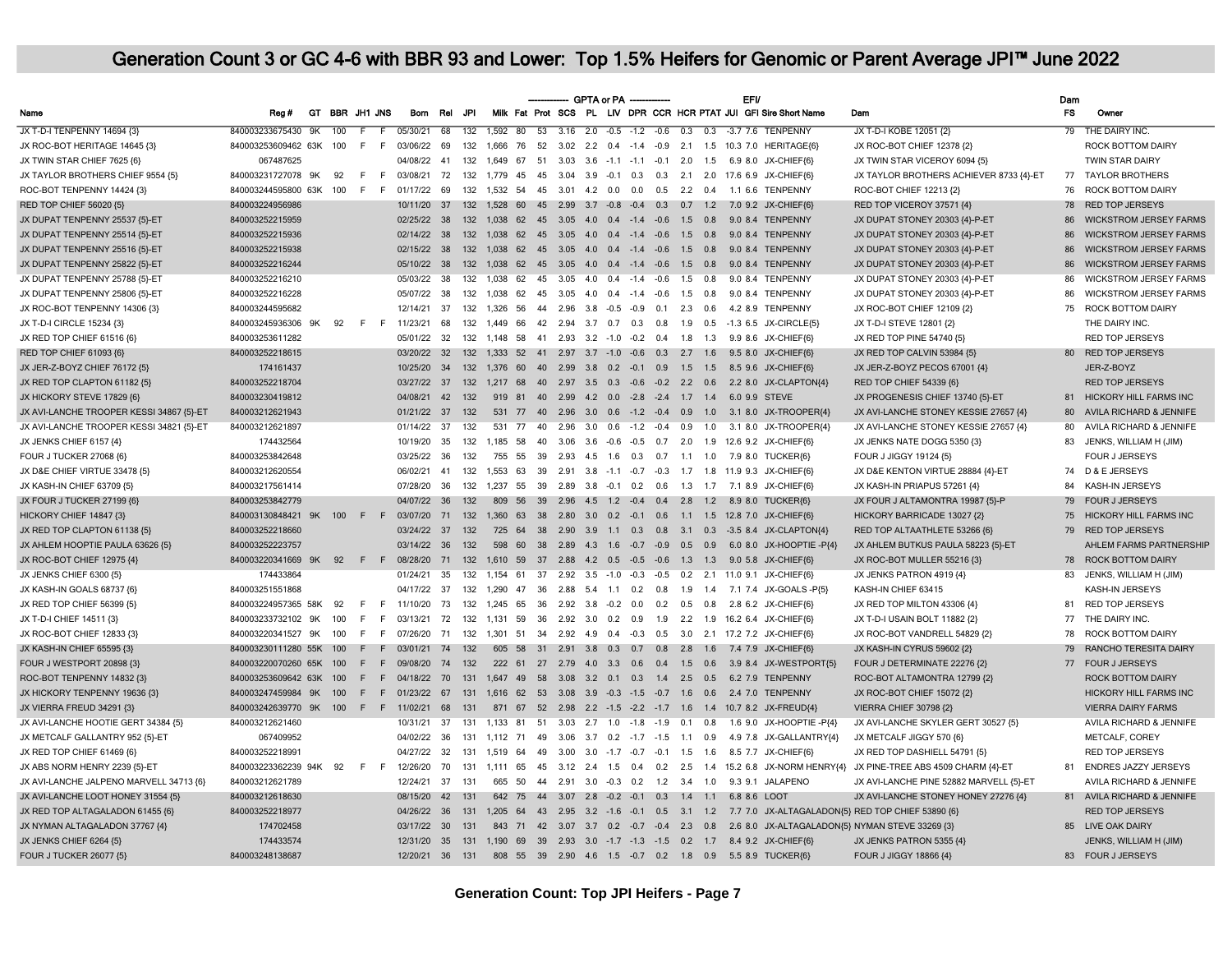|                                           |                         |    |     |                |              |             |                 |      |                                             |                 |                                          |     | GPTA or PA -     |     |                                 |                  |                   |                                          | <b>EFV</b> |                                                                    |                                                         | Dam       |                                    |
|-------------------------------------------|-------------------------|----|-----|----------------|--------------|-------------|-----------------|------|---------------------------------------------|-----------------|------------------------------------------|-----|------------------|-----|---------------------------------|------------------|-------------------|------------------------------------------|------------|--------------------------------------------------------------------|---------------------------------------------------------|-----------|------------------------------------|
| Name                                      | Rea#                    |    |     | GT BBR JH1 JNS |              | <b>Bom</b>  | Rel             | .JPI |                                             |                 |                                          |     |                  |     |                                 |                  |                   |                                          |            | Milk Fat Prot SCS PL LIV DPR CCR HCR PTAT JUI GFI Sire Short Name  | Dam                                                     | <b>FS</b> | Owner                              |
| JX WY-ROB CHIEF LULU 33569 (5)            | 840003212620645         |    |     |                |              | 06/20/21    | $\overline{35}$ | 131  | 1.379 53                                    | $\overline{39}$ |                                          |     |                  |     | $2.98$ 5.0 -1.0 -0.6 0.2        | $\overline{1.9}$ |                   |                                          |            | 1.7 10.6 9.6 JX-CHIEF(6)                                           | JX WY-ROB FOURNETTE LULU 26895 {4}                      | 81        | <b>TAYLOR, WYATT ROBERT</b>        |
| JX DUPAT GOALS 25508 {6}-ET               | 840003252215930         |    |     |                |              | 02/13/22 37 |                 | 131  | 989<br>38                                   | 39              | 2.86                                     |     | $6.0$ 2.4 0.6    |     | 1.4                             | 2.1              | 0.9               |                                          |            | 4.0 7.4 JX-GOALS - P(5)                                            | DUPAT DEMOS 22230-P                                     | 75        | <b>WICKSTROM JERSEY FARMS</b>      |
| JX DUPAT GOALS 25650 {6}-ET               | 840003252216072         |    |     |                |              | 03/22/22 37 |                 | 131  | 989<br>38                                   | 39              | 2.86                                     | 6.0 | 2.4              | 0.6 | 1.4                             | 2.1              | 0.9               |                                          |            | 4.0 7.4 JX-GOALS -P(5)                                             | DUPAT DEMOS 22230-P                                     | 75        | <b>WICKSTROM JERSEY FARMS</b>      |
| JX DUPAT GOALS 25658 {6}-ET               | 840003252216080         |    |     |                |              | 03/24/22 37 |                 | 131  | 989 38                                      | 39              |                                          |     |                  |     | 2.86 6.0 2.4 0.6 1.4 2.1 0.9    |                  |                   |                                          |            | 4.0 7.4 JX-GOALS -P{5}                                             | DUPAT DEMOS 22230-P                                     | 75        | <b>WICKSTROM JERSEY FARMS</b>      |
| JX BLUE MIST SUGAR DADDY VALOUR {5}       | 174679857               |    |     |                |              | 02/09/22    | 38              | 131  | 316 66                                      | 37              | 2.88                                     |     |                  |     | 4.0 0.4 -0.6 -0.5 0.9           |                  | 1.3               |                                          |            | 7.0 9.1 SUGAR DADDY                                                | JX BLUE MIST STONEY S VALOUR (4)                        | 86        | GOMES JERSEY DAIRY, LLC            |
| FOUR J TUCKER 26292 {5}                   | 840003248138902         |    |     |                |              | 01/10/22 37 |                 | 131  |                                             |                 | 877 43 37 2.91 5.8 1.7 -0.5 0.2 2.1 0.9  |     |                  |     |                                 |                  |                   |                                          |            | 9.7 9.0 TUCKER{6}                                                  | FOUR J LISTOWEL 12618 {4}-P                             | 87        | <b>FOUR J JERSEYS</b>              |
| JX AVI-LANCHE GALLANTRY DEDE 33259 {5}-ET | 840003212620335 94K 93  |    |     | $F$ $F$        |              | 04/25/21 71 |                 | 131  |                                             |                 |                                          |     |                  |     |                                 |                  |                   |                                          |            | 393 62 36 3.02 4.1 0.1 -0.3 0.1 2.8 1.0 9.7 7.1 JX-GALLANTRY{4}    | JX AVI-LANCHE LONZO DEDE 28902 {4}-ET                   | 79        | AVILA RICHARD & JENNIFE            |
| JX JENKS CHIEF 5901 {5}                   | 174159540               |    |     |                |              | 05/06/20    | 35              | 131  | 974<br>63                                   | 35              |                                          |     |                  |     |                                 |                  |                   | 2.95 3.0 -1.1 -0.1 -0.3 0.3 2.1 14.9 8.9 |            | JX-CHIEF{6}                                                        | JX JENKS PATRON 5090 {4}                                | 85        | JENKS, WILLIAM H (JIM)             |
| JX FOUR J HOLEINONE 25987 {6}             | 840003243243888         |    |     |                |              | 12/10/21    | 37              | 131  | 735 53                                      |                 |                                          |     |                  |     |                                 |                  |                   |                                          |            | 35  2.87  4.4  2.1  -0.2  -0.2  1.5  1.4  10.0  9.1  HOLEINONE     | JX FOUR J WESTPORT 18848 {5}                            | 80        | <b>FOUR J JERSEYS</b>              |
| JX KASH-IN CHIEF 61044 {3}                | 840003210995194 14K 100 |    |     | $F$ F          |              | 10/14/19    | 73              | 131  | 1472<br>44                                  |                 | 34  2.86  6.4  1.1  0.0  0.7  0.4  1.3   |     |                  |     |                                 |                  |                   |                                          |            | 6.5 6.3 JX-CHIEF{6}                                                | JX KASH-IN JUMBO 47598 {2}                              | 81        | RANCHO TERESITA DAIRY              |
| JX SR CHIEF OAR {6}                       | 174257789               |    |     |                |              | 02/02/20    | 35              | 131  | 1.039 51                                    |                 | 33  2.89  4.8  0.6  0.3  0.5  1.7  1.5   |     |                  |     |                                 |                  |                   |                                          |            | 7.9 9.1 JX-CHIEF{6}                                                | JX SR DIMMER PADDLE {5}                                 | 85        | SPRUCE ROW FARM, INC.              |
| JX NORMANDELL CHIEF JILL {5}              | 840003239307077         |    |     |                |              | 05/10/21    | 41              | 131  | 775 55                                      | 33              |                                          |     |                  |     |                                 |                  |                   |                                          |            | 2.93 4.8 -0.4 -0.1 0.3 1.7 1.6 10.9 9.7 JX-CHIEF{6}                | JX NORMANDELL CESPEDES JILLIAN {4}                      | 77        | AVERY, PATRICIA                    |
| JX JER-Z-BOYZ GOALS 81913 (5)-P-ET        | 174727064               |    |     |                |              | 05/27/22 37 |                 | 131  | 706 38 33                                   |                 |                                          |     |                  |     | 2.89 5.4 1.5 0.8 1.6 2.2 0.9    |                  |                   |                                          |            | 5.8 7.4 JX-GOALS - P(5)                                            | JX JER-Z-BOYZ MESQUITE 64159 {4}                        | 84        | JER-Z-BOYZ                         |
| JX ROC-BOT CHIEF 11840 {5}                | 840003213787185         |    |     |                |              | 01/04/20    | 36              | 131  | 1.140 51                                    |                 |                                          |     |                  |     |                                 |                  |                   |                                          |            | 32  2.97  3.9  0.5  1.4  2.1  1.9  1.5  8.4  9.0  JX-CHIEF{6}      | JX ROC-BOT DILLAN 9028 {4}                              | 83        | ROCK BOTTOM DAIRY                  |
| JX AVI-LANCHE VJ GISLEV DEDE 34669 {6}-ET | 840003212621745         |    |     |                |              | 12/14/21    | 39              | 131  | 311<br>50                                   |                 | 31 2.83 3.3 0.9 1.7 2.6 4.1 0.7          |     |                  |     |                                 |                  |                   |                                          |            | 6.2 7.2 VJ GISLEV                                                  | JX AVI-LANCHE DASHIELL DEDE 30460 {5}                   |           | <b>AVILA RICHARD &amp; JENNIFE</b> |
| JX AVI-LANCHE VJ GISLEV DEDE 34642 {6}-ET | 840003212621718         |    |     |                |              | 12/09/21    | 39              | 131  | 311<br>50                                   |                 | 31  2.83  3.3  0.9  1.7  2.6  4.1  0.7   |     |                  |     |                                 |                  |                   |                                          |            | 6.2 7.2 VJ GISLEV                                                  | JX AVI-LANCHE DASHIELL DEDE 30460 {5}                   |           | AVILA RICHARD & JENNIFE            |
| KASH-IN CHIEF 66810 {3}                   | 840003235803884 55K 100 |    |     |                | F F 08/06/21 |             | 74              | 131  | 856 72 30 2.83 3.4 -1.2 -1.5 -0.6 2.1 1.6   |                 |                                          |     |                  |     |                                 |                  |                   |                                          |            | 9.2 7.9 JX-CHIEF(6)                                                | KASH-IN JIGGY 61161 {2}                                 | 79        | KASH-IN JERSEYS                    |
| OAK LANE CHIEF P1123 {3}                  | 075981123               |    |     |                |              | 02/05/20    | 35              | 131  |                                             |                 |                                          |     |                  |     |                                 |                  |                   |                                          |            | 1,012 52 28 2.89 4.4 -0.4 0.2 0.8 2.2 1.3 9.3 9.0 JX-CHIEF(6)      | OAK LANE DOORMAN P778 {2}                               | 83        | OAK LANE JERSEYS                   |
| JX VIERRA CHIEF 32223 {4}                 | 840003214927035 9K      |    | 93  | E              | F            | 10/11/20    | 72              | 131  |                                             |                 |                                          |     |                  |     |                                 |                  |                   |                                          |            | 964 31 25 2.92 4.8 0.1 2.8 2.9 1.4 2.4 23.1 5.9 JX-CHIEF(6)        | JX TWINRIDGE 61122 {3}                                  | 86        | <b>VIERRA DAIRY FARMS</b>          |
| JX MM SUGAR DADDY 16981 {3}               | 840003239149727 55K     |    | 91  | E              | F            | 09/30/21    | 70              | 130  |                                             |                 |                                          |     |                  |     |                                 |                  |                   |                                          |            | 1,059 75 53 2.97 2.9 0.5 -1.9 -2.4 -0.1 0.9 4.3 6.1 SUGAR DADDY    | JX RM AROUND 51153 {2}                                  | 72        | <b>RIVER MIST</b>                  |
| JX TRUTTMANN STACKHOUSE 2196 {3}          | 840003217137252 9K      |    | 90  | E              | F.           | 08/28/20    | 70              | 130  | 1.627 71                                    |                 | 51 2.91 3.3 0.2 -1.1 -0.9 2.3 0.6        |     |                  |     |                                 |                  |                   |                                          |            |                                                                    | 0.4 5.9 JX-STACKHOUSE{4} JX TRUTTMANN BANCROFT 1319 {2} | 81        | TRUTTMANN, DAN                     |
| JX MM GOT JIGGY 14700 {3}                 | 840003230298701         | 9K | 100 | E              | F            | 02/03/21    | 72              | 130  | 1.270<br>76                                 | 51              |                                          |     |                  |     | 2.75 2.2 0.7 -2.0 -1.6 0.3      |                  | $-0.1$            |                                          |            | -7.4 7.5 JX-JIGGY{6}                                               | JX MM KOBE 8685 {2}                                     | 76        | HOGAN, DAVID L                     |
| JX RED TOP CHIEF 56217 {3}                | 840003224957183 58K     |    | 100 | E              | - F          | 10/25/20    | 74              | 130  | 1.817<br>51                                 | 49              |                                          |     |                  |     | 2.96 3.4 0.3 -0.7 0.3           | 1.2              | 1.6               |                                          |            | 9.8 8.8 JX-CHIEF{6}                                                | JX RED TOP IVORY 36818 {2}                              | 81        | <b>RED TOP JERSEYS</b>             |
| JX RED TOP ALTAMONTRA 61420 {6}           | 840003252218942         |    |     |                |              | 04/23/22    | 41              | 130  | 1,426<br>66                                 | 49              | 2.93                                     |     |                  |     | $3.3 -1.1 -2.0 -1.0$            | 2.9              | 1.5               |                                          |            |                                                                    | 8.9 8.5 JX-ALTAMONTRA{6} JX RED TOP CHIEF 54758 {5}     |           | <b>RED TOP JERSEYS</b>             |
| JX PROGENESIS GALLANTRY 33466 {5}         | 840003224439561 9K      |    | 93  | F              | $\mathbf{C}$ | 06/22/21    | 67              | 130  | 76<br>997                                   |                 | 48 3.06 2.6 0.3 -1.7 -1.9 1.1 1.1        |     |                  |     |                                 |                  |                   |                                          |            | 5.1 5.9 JX-GALLANTRY{4}                                            | JX PROGENESIS DALLAS {5}-ET                             | 82        | <b>VIERRA DAIRY FARMS</b>          |
| JX RIALS JIGGY 4859 {4}                   | 067514859 9K            |    | 92  | F              | F            | 12/12/20    | 72              | 130  | 783                                         | 62              | 48  2.88  4.3  1.2  -0.4  -0.4  0.9  0.8 |     |                  |     |                                 |                  |                   |                                          |            | 1.6 7.4 JX-JIGGY{6}                                                | JX RIALS STEPH 4180 {3}-P                               | 81        | RIALS NEVILLE P & ROMAN            |
| JX MFW ARCHIE BAR 767 {6}-ET              | 840003247497959         |    |     |                |              | 12/30/21 37 |                 | 130  | 1,271 57 48 2.85 2.9 1.0 -1.4 -0.8 2.8 1.4  |                 |                                          |     |                  |     |                                 |                  |                   |                                          |            | 7.6 8.3 JX-ARCHIE(5)                                               | MFW CHIEF BARONLY {6}-ET                                |           | <b>BOS DAIRY LLC</b>               |
| JX ROC-BOT CHIEF 11533 {6}                | 840003210481568         |    |     |                |              | 10/01/19 43 |                 | 130  |                                             |                 |                                          |     |                  |     |                                 |                  |                   |                                          |            | 1,386 70 47 3.00 2.8 -0.4 -1.6 -1.2 -0.3 1.5 5.8 9.2 JX-CHIEF{6}   | JX ROC-BOT MACKENZIE 7951 {5}                           |           | 82 ROCK BOTTOM DAIRY               |
| JX RED TOP CHIEF 60362 {6}                | 840003244444846         |    |     |                |              | 12/21/21    | 33              | 130  | 1.529                                       |                 | 58 47 3.00 3.7 -1.1 -1.0 -0.2 1.8 1.6    |     |                  |     |                                 |                  |                   | 8.5 9.3                                  |            | JX-CHIEF{6}                                                        | JX RED TOP MIAMI 52723 {5}                              | 82        | <b>RED TOP JERSEYS</b>             |
| JX HILMAR CHIEF 27585 {4}                 | 840003221320289         |    |     |                |              | 12/16/21    | 42              | 130  | 1,826 61 46 2.99 3.1 -0.6 -0.7 -0.4 0.7 1.5 |                 |                                          |     |                  |     |                                 |                  |                   |                                          |            | 8.5 6.2 JX-CHIEF{6}                                                | JX HILMAR HOBBIT 45751 {3}                              | 85        | AHLEM, CHARLES                     |
| JX ROC-BOT CHIEF 13065 {3}                | 840003220341759 9K      |    | 100 | F.             | - F          | 10/03/20    | 72              | 130  | 1.260<br>63                                 | 45              |                                          |     |                  |     | 2.88 4.3 -1.7 -1.5 -1.6 0.7 1.4 |                  |                   |                                          |            | 7.5 6.4 JX-CHIEF{6}                                                | JX ROC-BOT MESSI 8795 {2}                               | 83        | ROCK BOTTOM DAIRY                  |
| JX ROC-BOT CHIEF 12311 {5}                | 840003129342597 9K      |    | 93  | F              | - F          | 05/05/20    | 72              | 130  | 1,511 53                                    |                 | 43  2.95  4.2  0.5  -0.4  -0.1  2.9      |     |                  |     |                                 |                  | 1.8               |                                          |            | 5.7 7.1 JX-CHIEF{6}                                                | JX ROC-BOT PELE 10272 {4}                               | 85        | ROCK BOTTOM DAIRY                  |
| JX AHLEM CHIEF SUNSPRYT 83384 {6}         | 840003247127834         |    |     |                |              | 12/11/21    | 42              | 130  | 1.300<br>70                                 | 43              |                                          |     |                  |     | 3.06 3.5 -0.5 -0.9 -0.1 2.1     |                  | 1.5               |                                          |            | 6.5 9.6 JX-CHIEF{6}                                                | JX AHLEM VICEROY SUNSPRYT 18180 (5)                     | 75        | AHLEM FARMS JERSEYS                |
| ROC-BOT TENPENNY 14314 {3}                | 840003244595690 63K 100 |    |     | F.             | - F          | 12/16/21    | 70              | 130  | 1,251<br>57                                 |                 |                                          |     |                  |     |                                 |                  |                   |                                          |            | 42 3.04 4.1 0.1 -1.3 -1.0 0.7 1.5 16.1 7.8 TENPENNY                | ROC-BOT CHIEF 12124 {2}                                 | 83        | ROCK BOTTOM DAIRY                  |
| JX NYMAN ALTASASSO 37751 {5}              | 174664181               |    |     |                |              | 03/02/22    | 30              | 130  | 966                                         |                 |                                          |     |                  |     |                                 |                  |                   |                                          |            | 65 42 3.05 2.0 0.2 0.2 0.9 1.6 1.3 10.9 7.2 JX-ALTASASSO(4)        | JX NYMAN STORMCLOUD 34313 {5}                           | 86        | <b>NYMAN BROS</b>                  |
| JX KASH-IN STONEY 68957 {4}               | 840003251552088         |    |     |                |              | 05/17/22 43 |                 | 130  |                                             |                 |                                          |     |                  |     |                                 |                  |                   |                                          |            | 1.042 66 42 2.97 4.1 0.5 -1.4 -0.8 2.2 1.2 6.5 8.2 JX-STONEY(3)    | KASH-IN CHEDDAR 60499-ET                                | 80        | <b>KASH-IN JERSEYS</b>             |
| JX CROSSWIND CHIEF 12047 {4}              | 840003234019247 9K 91   |    |     |                | F F 06/12/21 |             | 72              | 130  | 1.935                                       |                 |                                          |     |                  |     |                                 |                  |                   |                                          |            | 42 41 3.02 6.1 0.3 -0.1 -0.2 1.2 1.7 6.7 6.5 JX-CHIEF{6}           | JX CROSSWIND AVON 9198 {3}                              | 86        | <b>CROSSWIND JERSEYS</b>           |
| JX JENKS CHIEF 5851 {5}                   | 174159054               |    |     |                |              | 03/30/20    | 36              | 130  | 1,074 64 41 2.94 3.1 -1.3 -0.9 -1.0 0.5 1.9 |                 |                                          |     |                  |     |                                 |                  |                   |                                          |            | 8.9 9.2 JX-CHIEF(6)                                                | JX JENKS PATRON 5114 {4}                                | 85        | JENKS, WILLIAM H (JIM)             |
| JX AHLEM CHIEF CORA 19473 {6}             | 840003216448258         |    |     |                |              | 07/02/20    | 42              | 130  | 1,483 62 40 2.98 4.2 -0.3 -0.1 0.3 0.7 1.3  |                 |                                          |     |                  |     |                                 |                  |                   |                                          |            | 4.0 9.1 JX-CHIEF{6}                                                | JX AHLEM CRUISER CORA 5986 {5}                          | 80        | AHLEM FARMS JERSEYS                |
| JX KB WESTPORT 26553 {3}                  | 067826553 9K 100        |    |     | E              | F            | 11/16/21    | 70              | 130  | 867                                         | 66<br>40        |                                          |     |                  |     | 3.00 3.0 0.5 -0.3 0.7 2.4 1.6   |                  |                   |                                          |            | 7.2 7.6 JX-WESTPORT{5}                                             | JX KB KALAHARI 19170 {2}                                |           | 79 KATZMAN BROS.                   |
| JX VICTORY 57482 GALLANTRY 62166 {5}      | 840003241108770 55K     |    | 92  | F              | - F          | 09/22/21    | 70              | 130  | 731                                         | 53              | 40 3.14 4.2 2.0 0.6                      |     |                  |     |                                 |                  | $1.3$ $3.2$ $1.4$ |                                          |            | 8.8 7.2 JX-GALLANTRY{4}                                            | JX VICTORY 51582 HILDAGO 57482 {4}                      |           | <b>VICTORY FARMS LLC</b>           |
| JX RED TOP CHIEF 61463 {5}                | 840003252218985         |    |     |                |              | 04/26/22 42 |                 | 130  | 1.094 70                                    |                 | 39 3.02 3.7 -0.8 -1.1 -0.1 2.0           |     |                  |     |                                 |                  | 1.6               |                                          |            | 8.3 7.5 JX-CHIEF{6}                                                | JX RED TOP STONEY 54598 {4}                             |           | <b>RED TOP JERSEYS</b>             |
| JX FOREST GLEN TROOPER TIA {5}-ET         | 067872717               |    |     |                |              | 11/08/21    | - 39            | 130  | 737<br>50                                   | 38              |                                          |     | $2.92$ $3.7$ 0.8 | 0.7 | 1.6                             |                  | $2.4\quad 0.2$    |                                          |            | -0.2 8.5 JX-TROOPER{4}                                             | FOREST GLEN DAYBREAK TIA                                | 80        | <b>FOREST GLEN JERSEYS</b>         |
| JX KASH-IN ORBICULARIS 68829 {6}          | 840003251551960         |    |     |                |              | 04/30/22    | 36              | 130  | 664<br>46                                   | 37              |                                          |     | 2.78 4.0 1.1     |     | $0.4$ 1.2 2.1 1.0               |                  |                   |                                          |            | 7.0 7.7 ORBICULARIS                                                | JX KASH-IN WESTPORT 63406 {5}                           |           | KASH-IN JERSEYS                    |
| JX CAL-MART GALLANTRY WINNIE 2492 {5}-ET  | 840003239240538 94K     |    | 93  | F.             | - F          | 09/20/21    | 70              | 130  | 724<br>62                                   | 36              |                                          |     | 3.17 3.7 2.3 0.6 |     |                                 |                  | $1.3$ $3.7$ $1.0$ |                                          |            | 7.2 6.7 JX-GALLANTRY{4}                                            | CAL-MART VICEROY WILLI 518 {6}-ET                       |           | 79 MARTIN DAIRY LLC                |
| JX HILMAR CHIEF 25296 {4}                 | 840003221318000 9K 93   |    |     | F.             | F            | 04/22/21    | 71              | 130  | 1.094 49                                    |                 | 35 2.85 5.2 -0.2 0.0 0.7 1.7 1.1         |     |                  |     |                                 |                  |                   |                                          |            | 7.9 6.2 JX-CHIEF{6}                                                | JX HILMAR AVON KLAY 13619 {3}                           |           | CMA LIVESTOCK                      |
| JX ROC-BOT CLAPTON 14007 {3}              | 840003241771597         |    |     |                |              | 08/24/21 33 |                 | 130  | 1,096<br>60                                 |                 | 35  2.97  4.0  0.6  0.6  1.0  1.8        |     |                  |     |                                 |                  | 1.1               |                                          |            | 7.0 8.8 JX-CLAPTON{4}                                              | JX ROC-BOT CHIEF 11709 {2}                              |           | 82 ROCK BOTTOM DAIRY               |
| JX RED TOP STONEY 61659 {4}               | 840003253611425         |    |     |                |              | 05/15/22 42 |                 | 130  | 345 55 34 2.91 4.0 0.9 0.7 1.6 3.4 0.9      |                 |                                          |     |                  |     |                                 |                  |                   |                                          |            | 3.7 7.8 JX-STONEY(3)                                               | JX RED TOP PINE 54207 {5}                               |           | <b>RED TOP JERSEYS</b>             |
| JX VALSIGNA VJ GISLEV 42623 {6}-ET        | 840003239599649         |    |     |                |              | 07/02/21 40 |                 | 130  |                                             |                 |                                          |     |                  |     |                                 |                  |                   |                                          |            | 482 44 34 2.91 4.0 1.7 2.3 2.8 3.6 0.2 2.8 7.1 VJGISLEV            | JX VALSIGNA STORMCLOUD 34381 {5}                        |           | 85 WICKSTROM DAIRIES L.P.          |
| JX TWIN STAR CHIEF 7463 {5}               | 067927463               |    |     |                |              | 02/01/22 42 |                 |      |                                             |                 |                                          |     |                  |     |                                 |                  |                   |                                          |            | 130 1.119 56 33 2.97 4.3 0.6 -0.1 0.4 1.6 1.9 11.5 8.2 JX-CHIEF(6) | JX TWIN STAR CRAZE 5880 {4}                             | 82        | <b>TWIN STAR DAIRY</b>             |